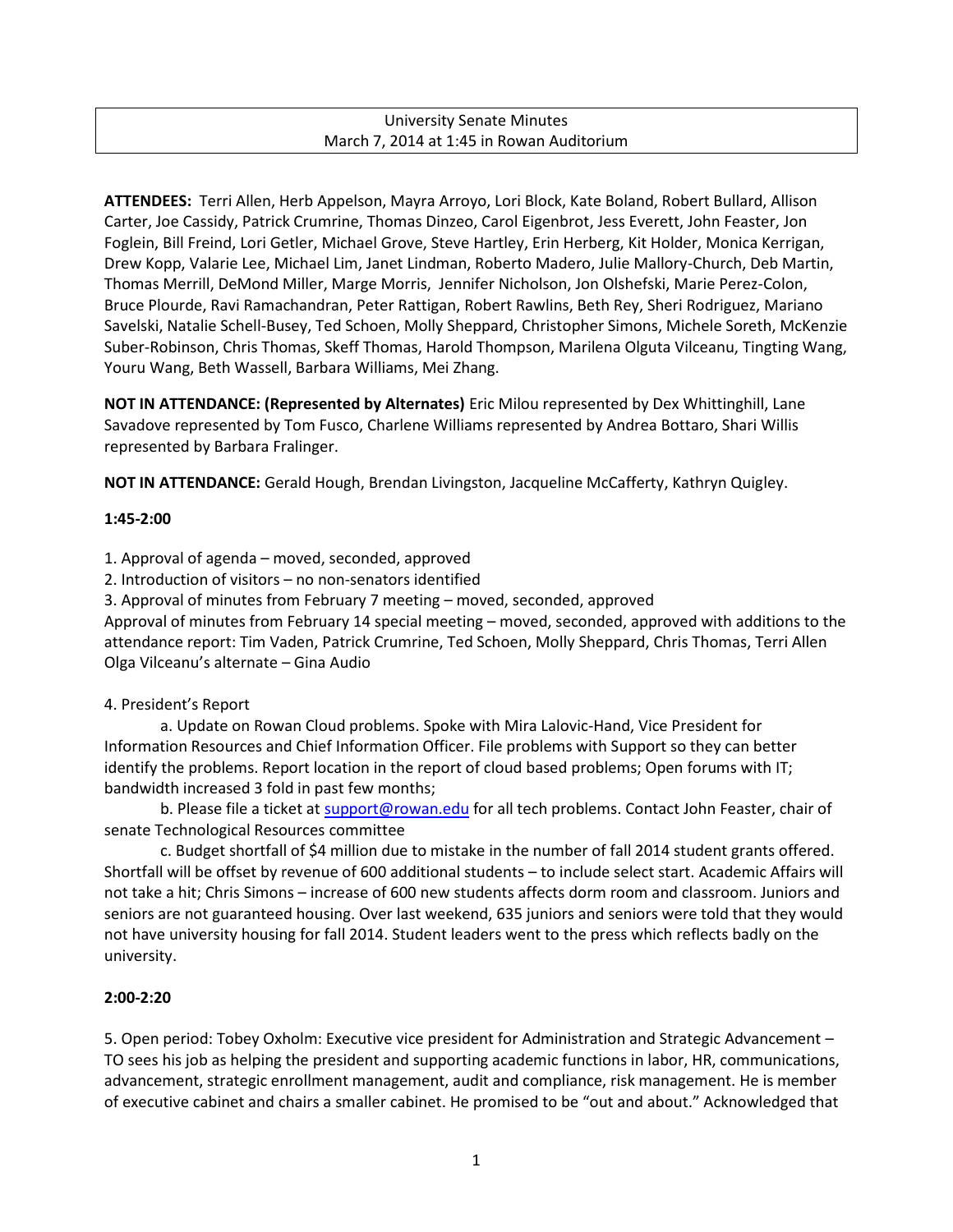change is difficult. Shared that his reputation is good with faculty in both Drexel and Arcadia. Said that shared governance makes end product better.

Question: Article you wrote in *Chronicle* is clear and helpful. What would you Identify as our SWTs?: Response: I'd have to come back in 30 days to answer. Quality is number one. How do you define Quality? Full time versus part time? Response: Adding full time professors alone won't help.

Next question: Retention and housing are under your purview. How will you handle overcrowding in dorms? Tripling is due to increased demand and improved retention. A recent study finds that students in triples demonstrated increase retention. Tripling cuts housing costs. It is nice problem to have. We can offer housing at below market costs. Question: Can we at least make it a choice for students? Oxholm's office is in Bole, next to the president's office.

Bill Freind's follow-up: Bill is on Dr. Harvey's Strategic Planning Committee, the Quality Pillar subcommittee: Everyone is invited to discuss the definition of "Quality" at two happy hours: April 4<sup>th</sup> 4 pm and May 2 at 4 pm at Italian Affair. Each person pays for him or herself.

July 1, 2014 starts 7 yr. tenure clock. Question: What about Full Time Temps starting in Tenure Track line? Bill: We will have to check. The ad hoc committee to streamline the tenure track process met this morning.

Expanded Bachelors of General Studies with Stockton. Proposal states students have to be matriculated. Better check.

#### **2:50**

6. Resolution to Create a Senate Ad Hoc Committee on the Rowan Core (page 4) Jim Newell's position is that the philosophy of the Rowan Core is counter to the Lampitt Law (comprehensive, state-wide transfer agreement between community colleges and 4-year institutions). How assessment will happen now will be difficult. How do we do it without learning outcomes and goals?

Comment: Jim Newell saying that Rowan Experience is not compliant and will be removed is a narrow interpretation of the law. Bill: Rowan Seminar and Writing Intensive would remain, however his reading of the law is that Rowan Experience is not in violation. Look at other interpretations.

Question: Is this an attempt to create a seamless process from GCC to Rowan? What is the task now? Bill: Meeting with task force, Jim Newell and Roberta Harvey to work on a way forward. No vote at this time.

#### **2:40**

7. Curriculum Report (page 5): motion carries on all proposals

8. Research proposals – Second Readings

- Use of Controlled Substances in Laboratory Animals Policy Proposal (page 8)
	- o Second reading Motion seconded. Questions? None: vote passes
- Responsible Conduct of Research Policy Revision Proposal (page 24)
	- o Motion carries
- Change in University Research Committee Structure Proposal (page 27)
	- o Change language from "6 colleges" to "one from each college"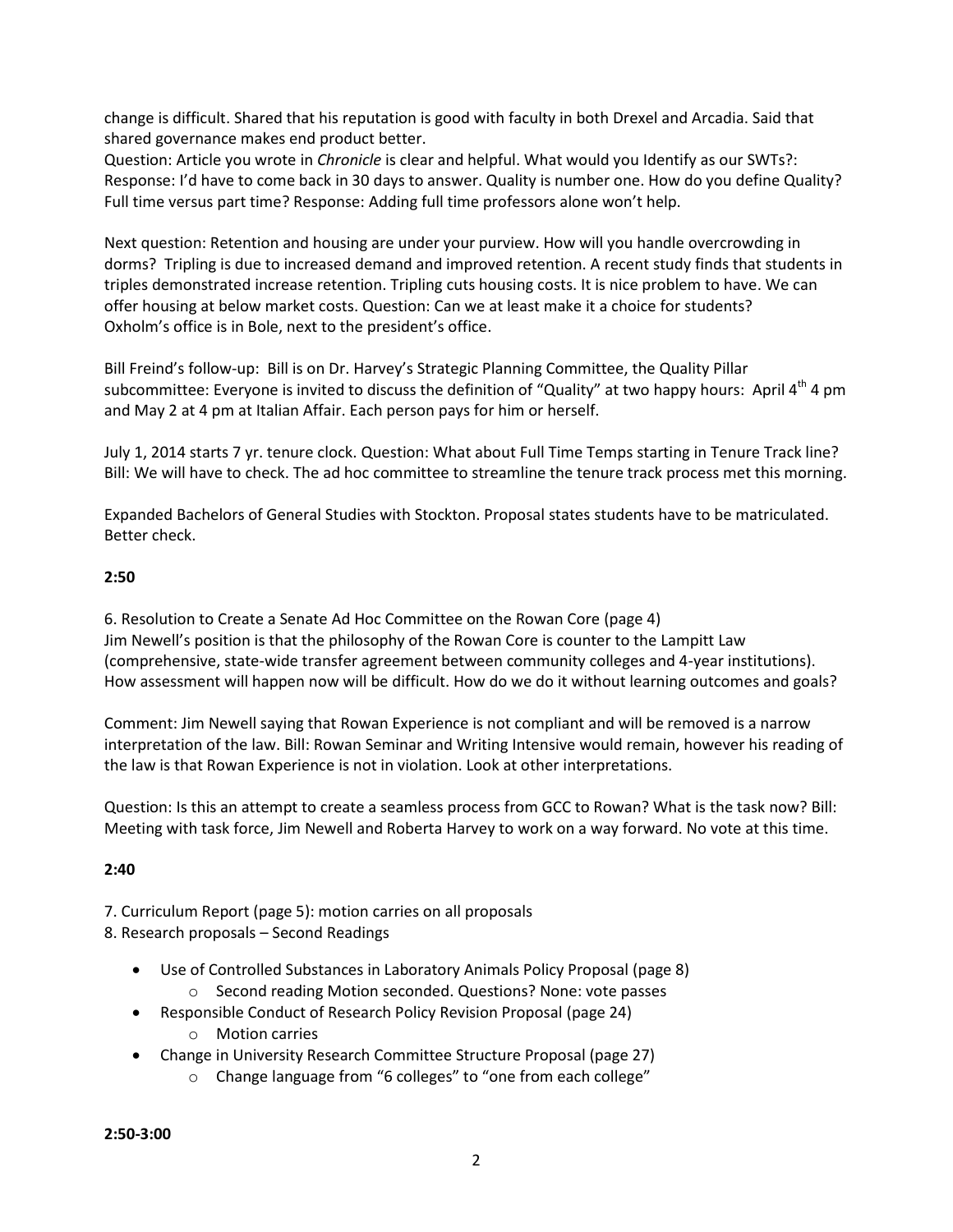#### 8. Old business

Changes need everyone on board; new tenure law can a faculty member elect to go to 7 years? On the agenda to discuss; Push to complete RSN; bullying adjuncts to complete the survey; tied to contract; RSN is working; are we liable if we do not check off questionable behavior? Advising release time for faculty advisors gone after July 1; 9. New business

10. Adjournment - 3 pm motion to adjourn.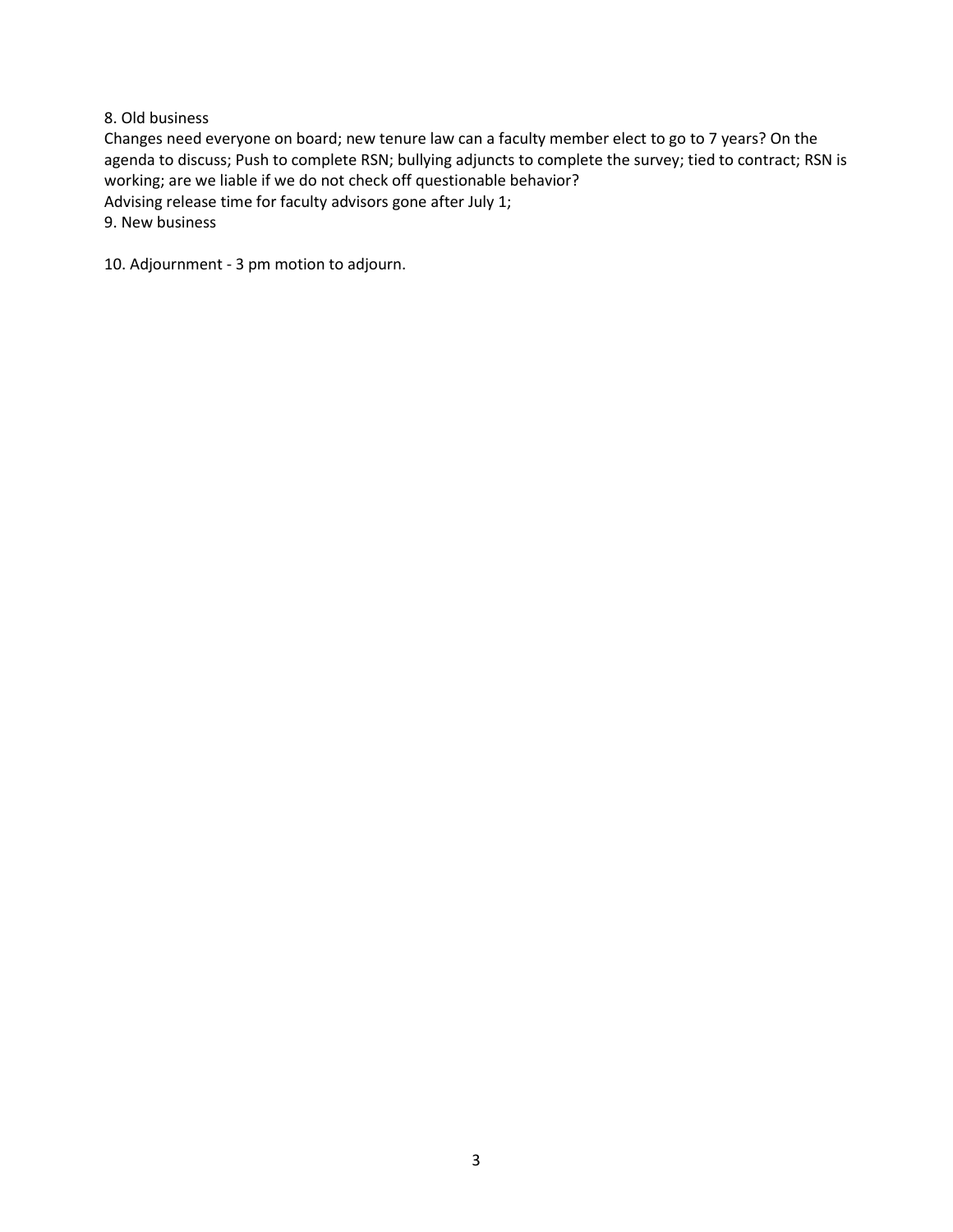#### **RESOLUTION TO CREATE A NEW UNIVERSITY SENATE AD-HOC COMMITTEE ON THE ROWAN CORE**

Because the Quasi-Curricular Proposal for a Revised General Education Program did not pass the Senate, and because the committee charge for the previous Senate Ad Hoc Committee on the Rowan Core has expired, this resolution creates a new Senate Ad Hoc Committee on the Rowan Core with the goal of passing a revised general education program.

**Committee Charge:** The Ad-Hoc Committee on the Rowan Core will build on the work of the General Education Tactical Team and the former Senate Ad Hoc Committee on the Rowan Core. It will recommend policies and procedures relating to curriculum development, assessment, and review of what is currently called general education as well as what will become the Rowan Core. The committee will develop criteria and a review process for existing, revised, and new courses to become designated as part of the Rowan Core. It will also consider the establishment of a permanent University standing committee dedicated to the oversight of the Rowan Core.

The ad hoc Senate Committee will include members of the General Education Tactical Team and the former Senate Ad Hoc Committee on the Rowan Core. The program must be assessable and must be compatible with the Lampitt Law.

The committee should submit a Senate proposal no later than May 5, 2014 so that it can be voted on at the final senate meeting of the academic year on May 12, 2014.

**Co-chairs:** Karen Magee-Sauer, John Hasse, Bill Carrigan

#### **Committee Members**

David Clowney Mike Grove Alison Krufka Janet Lindman Jeff Maxson Jackie McCafferty Peter Rattigan Beth Rey Will Riddell Mariano Savelski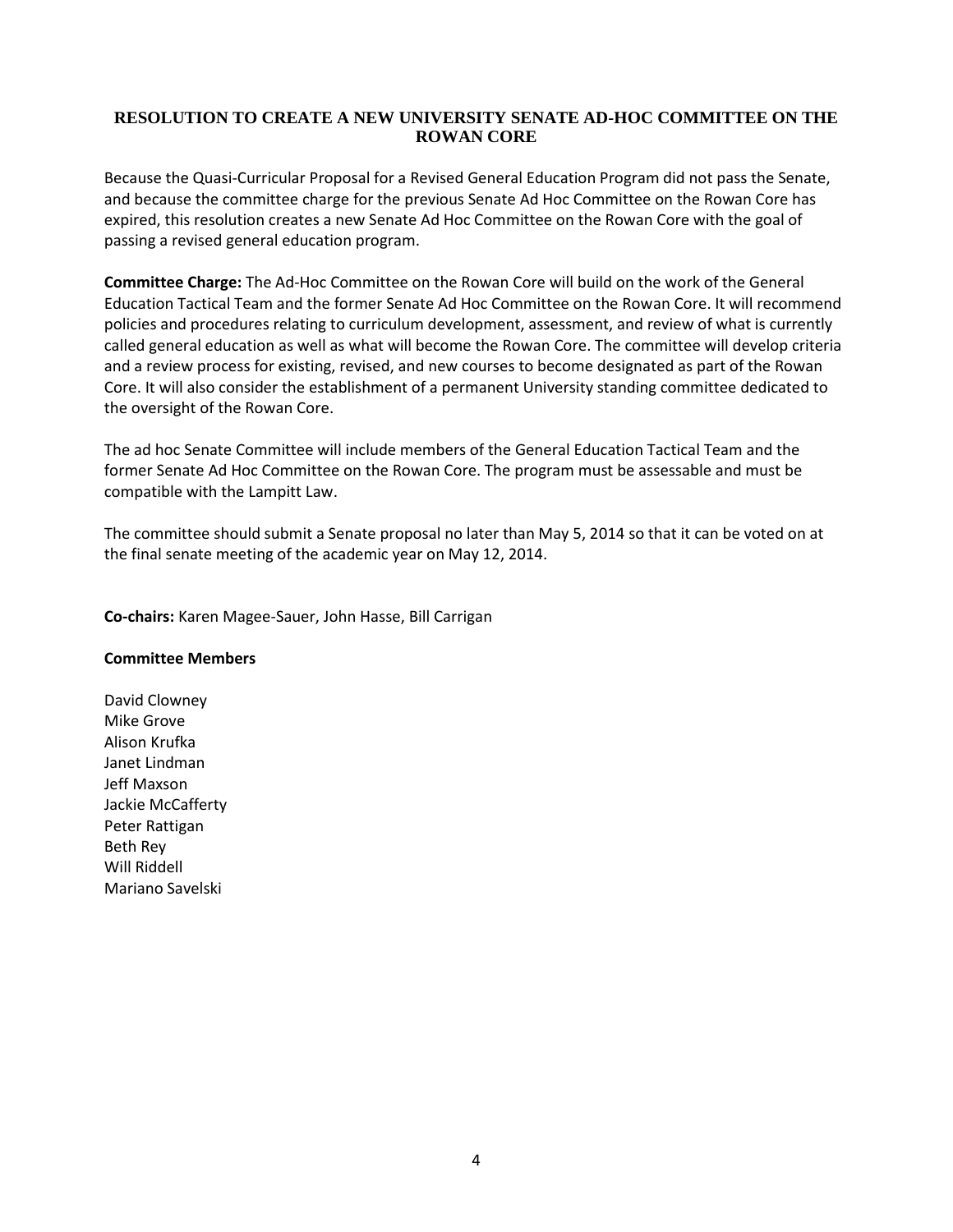# **Curriculum Report**

Quasi-Curricular Proposal—No Senate Committee Review/Full Senate Approval Only

| Proposal   | College     | <b>Department</b> | Title – Process C                                        |
|------------|-------------|-------------------|----------------------------------------------------------|
| 13-14-4044 | Engineering | Interdisciplinary | Move and Rename Biomedical<br><b>Engineering Program</b> |

Process C's –(\*Pending Senate Committee Hearing and any required revisions)

| Proposal    | College         | <b>Department</b>                  | Title – Process C                                          |
|-------------|-----------------|------------------------------------|------------------------------------------------------------|
| 13-14-1003* | <b>Business</b> | Management/Entrepreneurship        | <b>Entrepreneurship Minor</b>                              |
| 13-14-1007  | <b>Business</b> | Accounting/Finance                 | <b>Upper Level Finance Major Core Courses</b>              |
| 13-14-1013  | <b>Business</b> | Accounting/Finance                 | Minimum Grade for Already Existing<br><b>Prerequisites</b> |
| 13-14-6004  | Humanities/SS   | Foreign Language                   | Applied Spanish Program Sequence A                         |
| 13-14-7002* | Humanities/SS   | <b>Political Science/Economics</b> | <b>Public Policy Specialization in Economics</b>           |
| 13-14-8013* | Science/Math    | Psychology                         | <b>Concentration in Neuroscience</b>                       |

Process A's – Information Only (and pending final review and revision)

| Proposal   | College         | <b>Department</b>           | Title - Process A                           |
|------------|-----------------|-----------------------------|---------------------------------------------|
| 13-14-1002 | <b>Business</b> | Marketing/BIS               | <b>Foundations in Marketing</b>             |
| 13-14-1005 | <b>Business</b> | Management/Entrepreneurship | <b>Manufacturing and Service Operations</b> |
|            |                 |                             | Management                                  |
| 13-14-1008 | <b>Business</b> | Accounting/Finance          | <b>Financial Engineering</b>                |
| 13-14-2000 | Comm            | Art                         | Introduction to Photography I               |
| 13-14-2001 | Comm            | Art                         | Intermediate Photography II                 |
| 13-14-2002 | Comm            | Art                         | <b>Non-Silver Imagery</b>                   |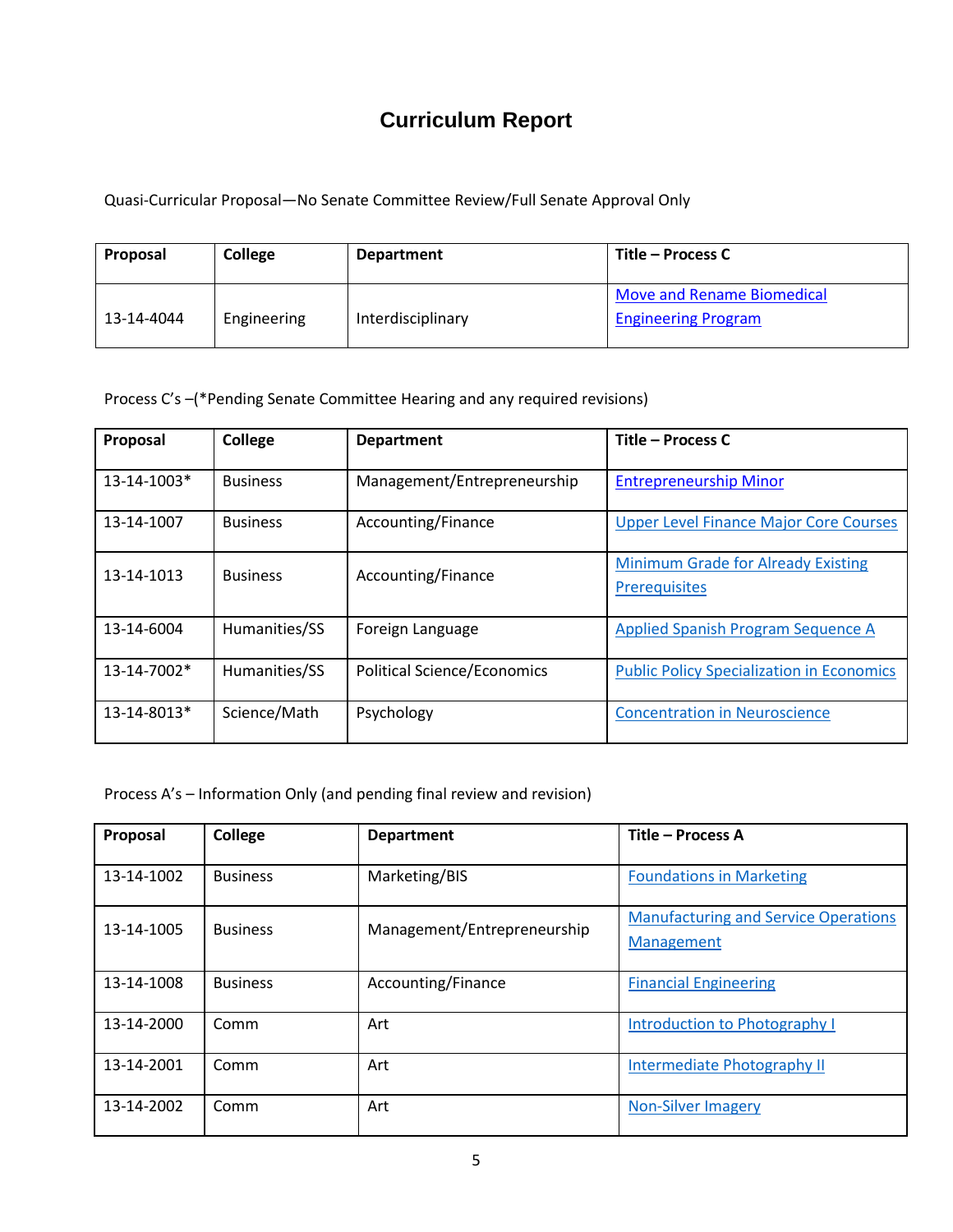| 13-14-2003 | Comm           | Art                 | Digital Photography                                                           |
|------------|----------------|---------------------|-------------------------------------------------------------------------------|
| 13-14-2004 | Comm           | Art                 | <b>Large Format Photography</b>                                               |
| 13-14-2005 | Comm           | Art                 | <b>Advanced Photo Techniques</b>                                              |
| 13-14-2006 | Comm           | PR/Advertising      | Introduction to PR & Introduction to<br><b>Advertising</b>                    |
| 13-14-2007 | Comm           | Journalism          | <b>Crime Reporting</b>                                                        |
|            |                |                     |                                                                               |
| 13-14-2008 | Comm           | Journalism          | <b>Health Reporting</b>                                                       |
| 13-14-2009 | Comm           | Journalism          | <b>Sports Broadcast</b>                                                       |
|            |                |                     |                                                                               |
| Proposal   | <b>College</b> | <b>Department</b>   | Title - Process A                                                             |
| 13-14-2012 | Comm           | Journalism          | <b>Broadcast Journalism: Radio Broadcast</b><br><b>Journalism TV Newscast</b> |
| 13-14-2013 | Comm           | Journalism          | Journalism Senior Seminar                                                     |
| 13-14-2014 | Comm           | Journalism          | <b>Magazine Article Writing</b>                                               |
| 13-14-2015 | Comm           | Journalism          | Prerequisite changes - 3 courses                                              |
| 13-14-2017 | Comm           | Comm. Studies       | <b>Communication Studies Minor</b>                                            |
| 13-14-2018 | Comm           | Comm. Studies       | <b>Communication Studies Minor</b>                                            |
| 13-14-2019 | Comm           | <b>Writing Arts</b> | <b>Master of Arts in Writing Internship</b>                                   |
| 13-14-2020 | Comm           | PR/Advertising      | <b>Media Planning</b>                                                         |
| 13-14-2022 | Comm           | <b>RTF</b>          | <b>Film Production I</b>                                                      |
| 13-14-2023 | Comm           | <b>RTF</b>          | <b>TV Production I</b>                                                        |
| 13-14-2024 | Comm           | <b>RTF</b>          | <b>RTF Theory courses</b>                                                     |
| 13-14-3006 | Education      | Reading             | <b>Literacy Assessment</b>                                                    |
| 13-14-3007 | Education      | Reading             | Theory and Practice in Literacy<br>Education                                  |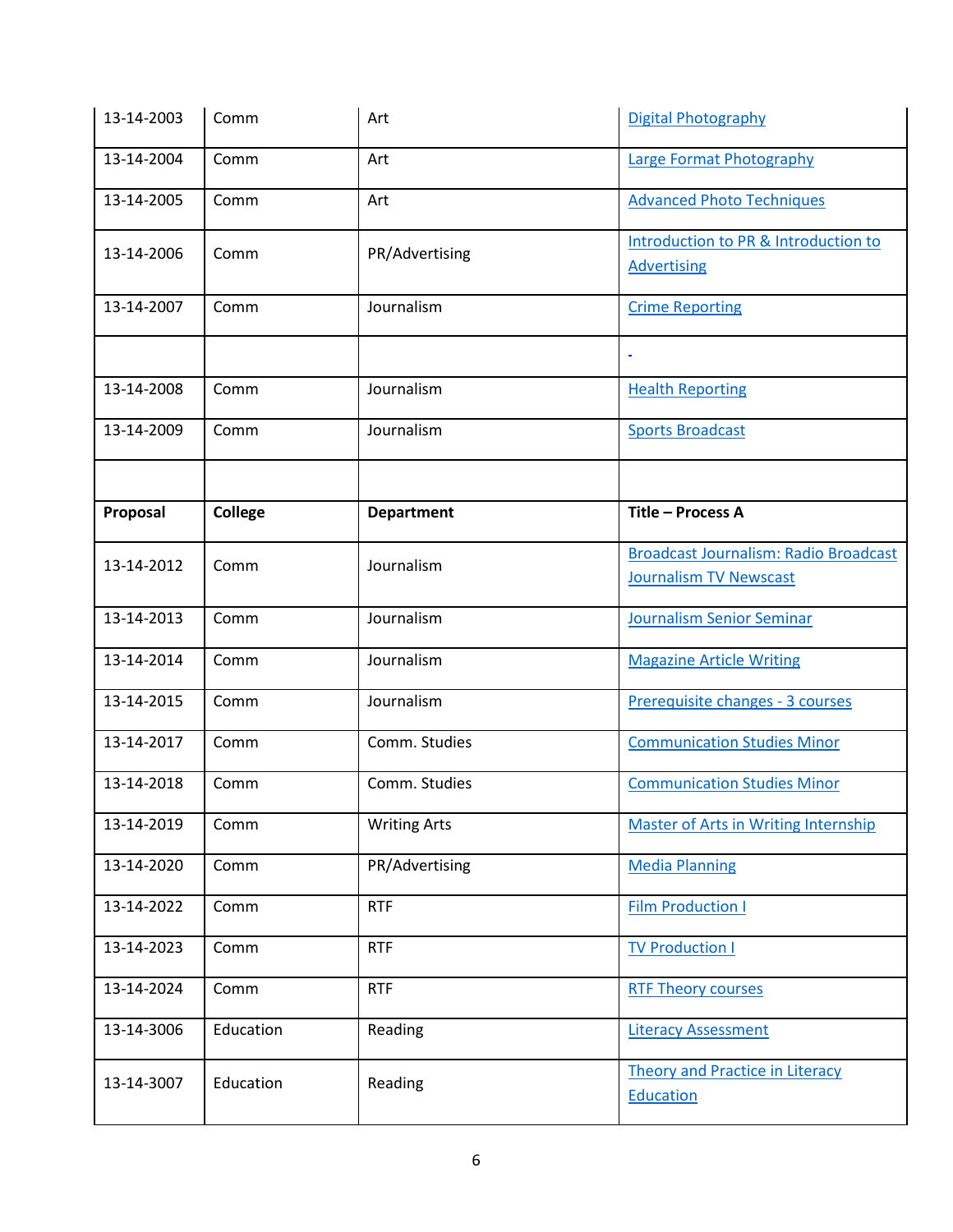| 13-14-3008 | Education      | Reading                    | 21st Century Literacies in Today's<br><b>Schools</b>             |
|------------|----------------|----------------------------|------------------------------------------------------------------|
| 13-14-6000 | Humanities/SS  | English                    | Rowan 101: College Success                                       |
| 13-14-6002 | Humanities/SS  | Foreign Language           | <b>Advanced Spanish Grammar and</b><br>Composition               |
| 13-14-6005 | Humanities/SS  | Foreign Language           | <b>Off-Campus Study in the Humanities</b><br>and Social Sciences |
| 13-14-8000 | Science/Math   | Chemistry/Biochemistry     | <b>Physical Chemistry I - add</b><br>prerequisites               |
| 13-14-8001 | Science/Math   | <b>Computer Science</b>    | <b>Computer Science major</b>                                    |
|            |                |                            |                                                                  |
| 13-14-8002 | Science/Math   | <b>Computer Science</b>    | <b>Introduction to Systems Simulation</b><br>and Modeling        |
| 13-14-8003 | Science/Math   | <b>Computer Science</b>    | <b>Special Topics in Computer Science</b>                        |
| 13-14-8005 | Science/Math   | Chemistry/Biochemistry     | <b>BS Biochemistry</b>                                           |
| 13-14-8008 | Science/Math   | Psychology                 | <b>Advanced Practice in ABA</b>                                  |
| 13-14-8009 | Science/Math   | Psychology                 | <b>Practicum in ABA</b>                                          |
| 13-14-8010 | Science/Math   | Psychology                 | Behavioral Assessment &<br><b>Measurement</b>                    |
| 13-14-8011 | Science/Math   | Psychology                 | <b>Applied Behavior Analysis</b>                                 |
| 13-14-8012 | Science/Math   | Psychology                 | <b>Learning &amp; Behavior</b>                                   |
|            |                |                            |                                                                  |
| 13-14-8014 | Science/Math   | Psychology                 | <b>Cognitive Neuroscience</b>                                    |
| 13-14-8015 | Science/Math   | Psychology                 | <b>Cellular and Molecular Neuroscience</b>                       |
| Proposal   | <b>College</b> | <b>Department</b>          | Title - Process A                                                |
| 13-14-8019 | Science/Math   | <b>Biological Sciences</b> | <b>Electives for the BS Biology Degree</b>                       |
| 13-14-8021 | Science/Math   | Math                       | <b>Applied Multivariate Data Analysis</b>                        |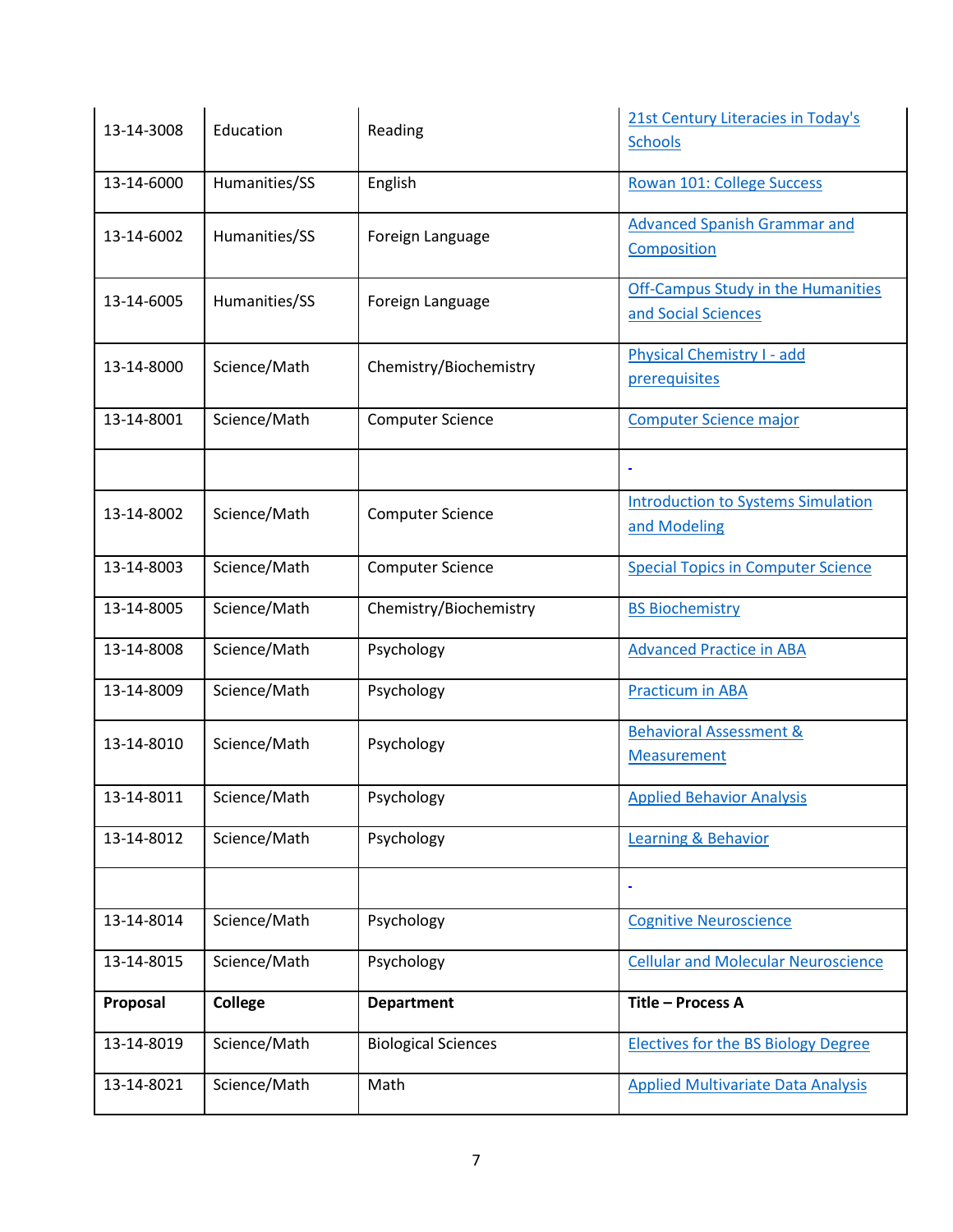| 13-14-8022 | Science/Math | Math                    | <b>Design and Analysis of Experiments</b>                                  |
|------------|--------------|-------------------------|----------------------------------------------------------------------------|
| 13-14-8024 | Science/Math | <b>Nursing</b>          | <b>Nursing Research</b>                                                    |
| 13-14-8026 | Science/Math | <b>Nursing</b>          | <b>Clinical Pharmacology</b>                                               |
| Proposal   | College      | Department              | Title                                                                      |
| Proposal   | College      | Department              | Title                                                                      |
| 13-14-8038 | Science/Math | Interdisciplinary       | <b>Patient Data Understanding</b>                                          |
| 13-14-8039 | Science/Math | Chemistry/Biochemistry  | <b>Industrial Organic Chemistry</b>                                        |
| 13-14-8050 | Science/Math | <b>Computer Science</b> | <b>Essentials of Computer Science</b>                                      |
| 13-14-8052 | Science/Math | <b>Computer Science</b> | <b>Cyber Security: Fundamentals,</b><br><b>Principles and Applications</b> |
|            |              |                         |                                                                            |
| 13-14-8053 | Science/Math | <b>Computer Science</b> | <b>Advanced Cyber Security: Principles</b>                                 |
|            |              |                         | and Applications                                                           |
| 13-14-8054 | Science/Math | <b>Computer Science</b> | <b>Advanced Cryptography</b>                                               |
| 13-14-8055 | Science/Math | <b>Computer Science</b> | <b>Principles of Network Security</b>                                      |
| 13-14-8065 | Science/Math | Math                    | <b>Visual Analytics</b>                                                    |
| 13-14-8066 | Science/Math | Interdisciplinary       | <b>Data Warehousing</b>                                                    |
| 13-14-8067 | Science/Math | Interdisciplinary       | <b>Data Quality and Web/Text Mining</b>                                    |
| 13-14-8068 | Science/Math | Interdisciplinary       | Data Mining I                                                              |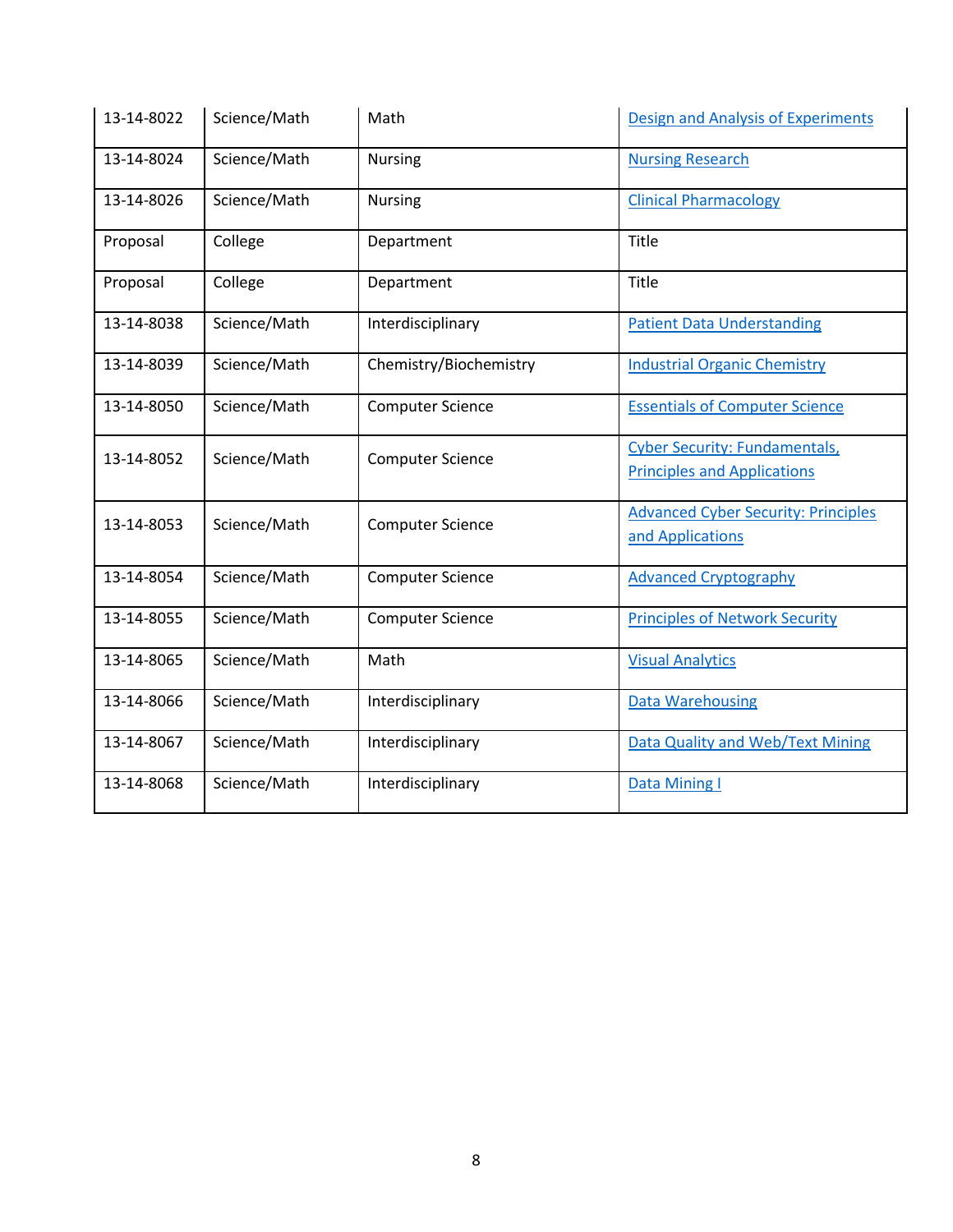#### **University Senate Research Committee**

## **PROPOSALS FOR SENATE**

### **JANUARY 2014**

- 1. Use of Controlled Substances in Laboratory Animals Policy Proposal
- 2. Responsible Conduct of Research Policy Revision Proposal
- 3. Change in University Research Committee Structure Proposal

## **1. Use of Controlled Substances in Laboratory Animals Policy PROPOSAL**

*Whereas,* the University must maintain compliance with regulations and guidelines governing the use of controlled substances in research using living animals, specified in the Controlled Substance Act (CSA), which is enforced through the Drug Enforcement Agency (DEA) and Food and Drug Administration (FDA), as well as the Animal Welfare Act and United States Department of Agriculture Animal Care Policy;

*Whereas*, the university does not currently have such a policy in place;

*THEREFORE LET IT BE RESOLVED that* the current Use of Controlled Substances in Laboratory Animals Policy be approved.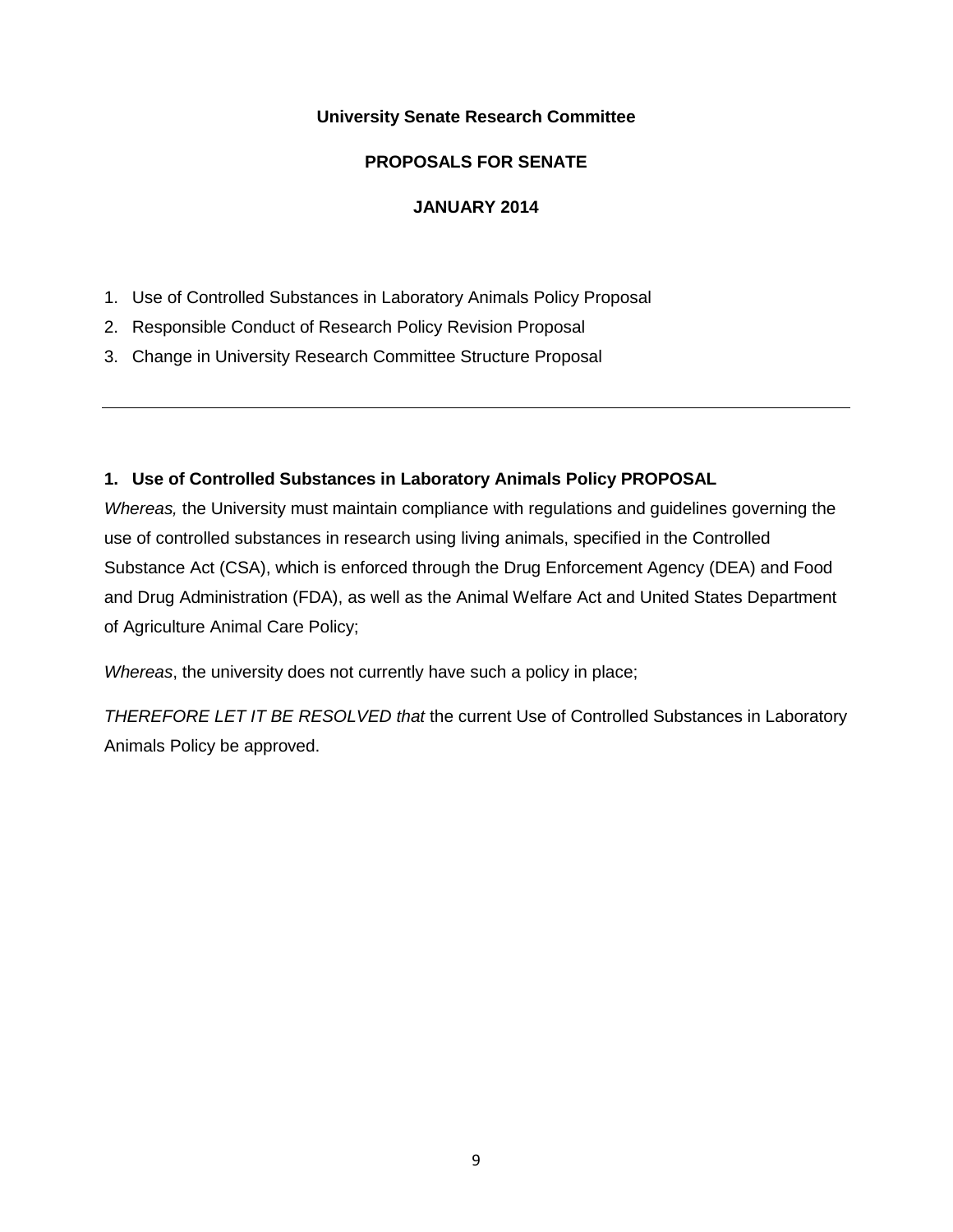# **USE OF CONTROLLED SUBSTANCES IN LABORATORY ANIMALS POLICY**

# **ROWAN UNIVERSITY**

## **I. Introduction**

Live animals used in research need to be cared for in a manner that is consistent with acceptable and adequate veterinary care guidelines and recommendations as put forth in the Animal Welfare Act and as stated in the United States Department of Agriculture Animal Care Policy.

In order to meet the guidelines and regulations so that adequate and acceptable veterinary care is provided to all laboratory animals, researchers may require the mechanisms and ability to procure, store, administer and dispose of controlled substances, which are regulated through the Controlled Substance Act.

The policy set forth below provides guidelines to acquire and retain controlled substances and provide proper and humane care to laboratory animals.

#### **II. Definition of Controlled Substances**

Controlled substances are drugs or other substances regulated under the Controlled Substance Act (CSA) and enforced through the Drug Enforcement Agency (DEA) and Food and Drug Administration (FDA). Controlled substances are listed on a schedule, which bases the classification of the controlled substances on the following factors based on medical use, potential for abuse, and safety. Schedules range from I to V. To review the Schedule of Controlled Substances, please visit the U.S. Department of Justice Drug Enforcement Administration, Office of Diversion Control webpage at

*[http://www.deadiversion.usdoj.gov/21cfr/cfr/2108cfrt.htm.](http://www.deadiversion.usdoj.gov/21cfr/cfr/2108cfrt.htm)*

#### *Schedule I Drug*

- The drug or other substance has a high potential for abuse.
- The drug or other substance has no currently accepted medical use in treatment in the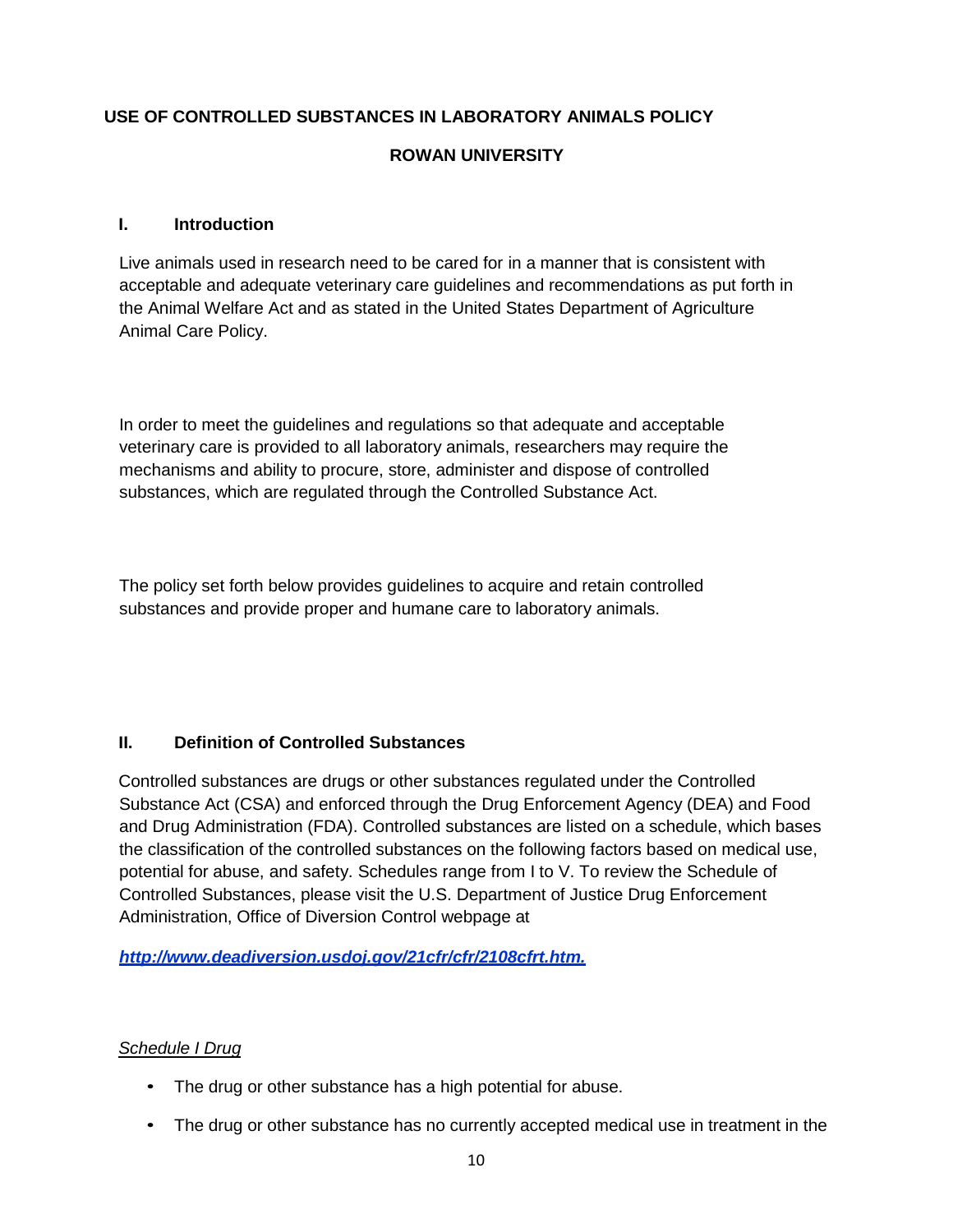United States.

• There is a lack of accepted safety for use of the drug or other substance under medical supervision.

# *Schedule II Drug*

- The drug or other substance has a high potential for abuse.
- The drug or other substance has a currently accepted medical use in treatment in the

United States or a currently accepted medical use with severe restrictions.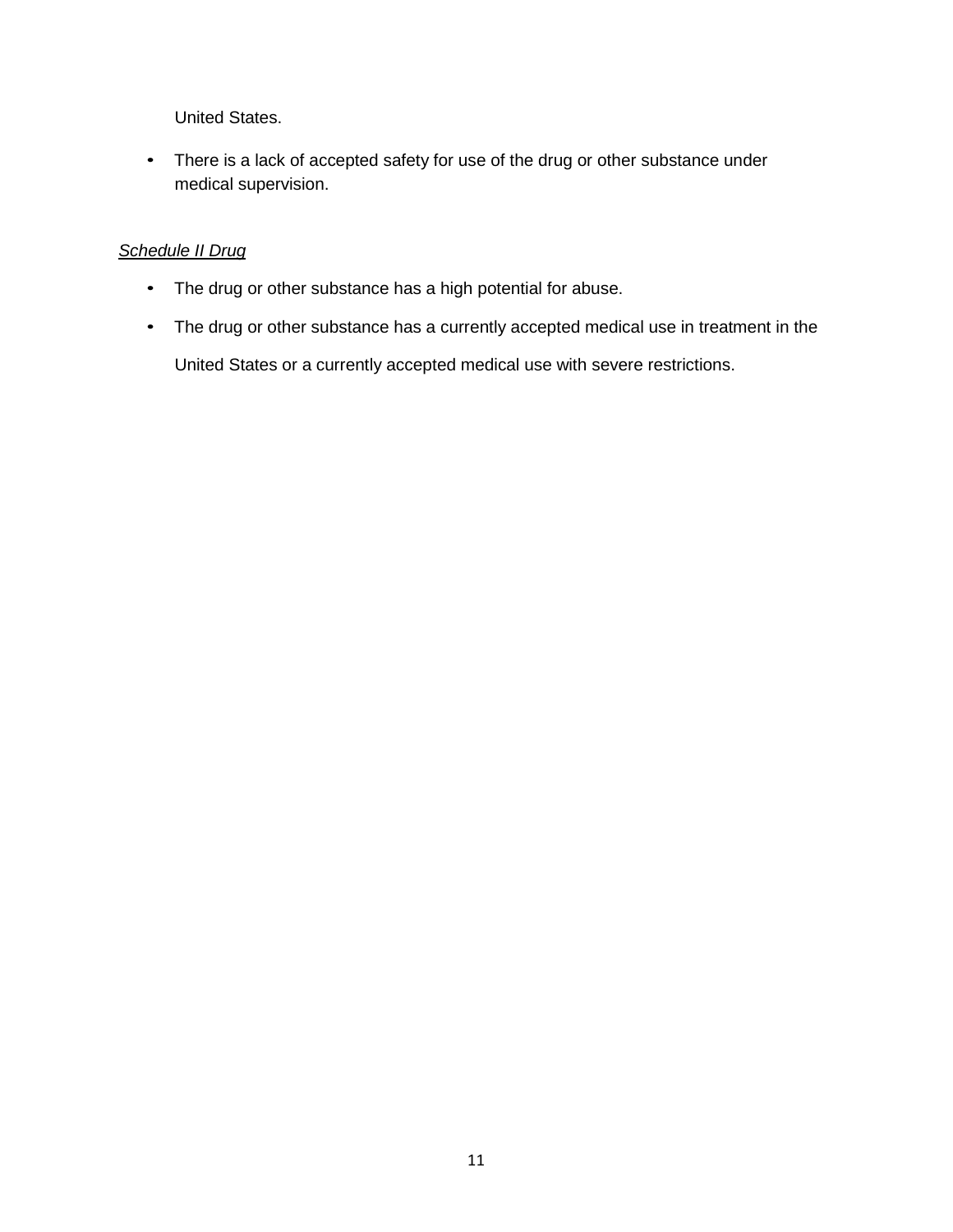• Abuse of the drug or other substances may lead to severe psychological or physical dependence.

# *Schedule III Drug*

- The drug or other substance has a potential for abuse less than the drugs or other substances in schedules I and II.
- The drug or other substance has a currently accepted medical use in treatment in the United States.
- Abuse of the drug or other substance may lead to moderate or low physical dependence or high psychological dependence.

# *Schedule IV Drug*

- The drug or other substance has a low potential for abuse relative to the drugs or other substances in schedule III.
- The drug or other substance has a currently accepted medical use in treatment in the

United States.

• Abuse of the drug or other substance may lead to limited physical dependence or psychological dependence relative to the drugs or other substances in schedule III.

# *Schedule V Drug*

- The drug or other substance has a low potential for abuse relative to the drugs or other substances in schedule IV.
- The drug or other substance has a currently accepted medical use in treatment in the United States.
- Abuse of the drug or other substance may lead to limited physical dependence or psychological dependence relative to the drugs or other substances in schedule IV.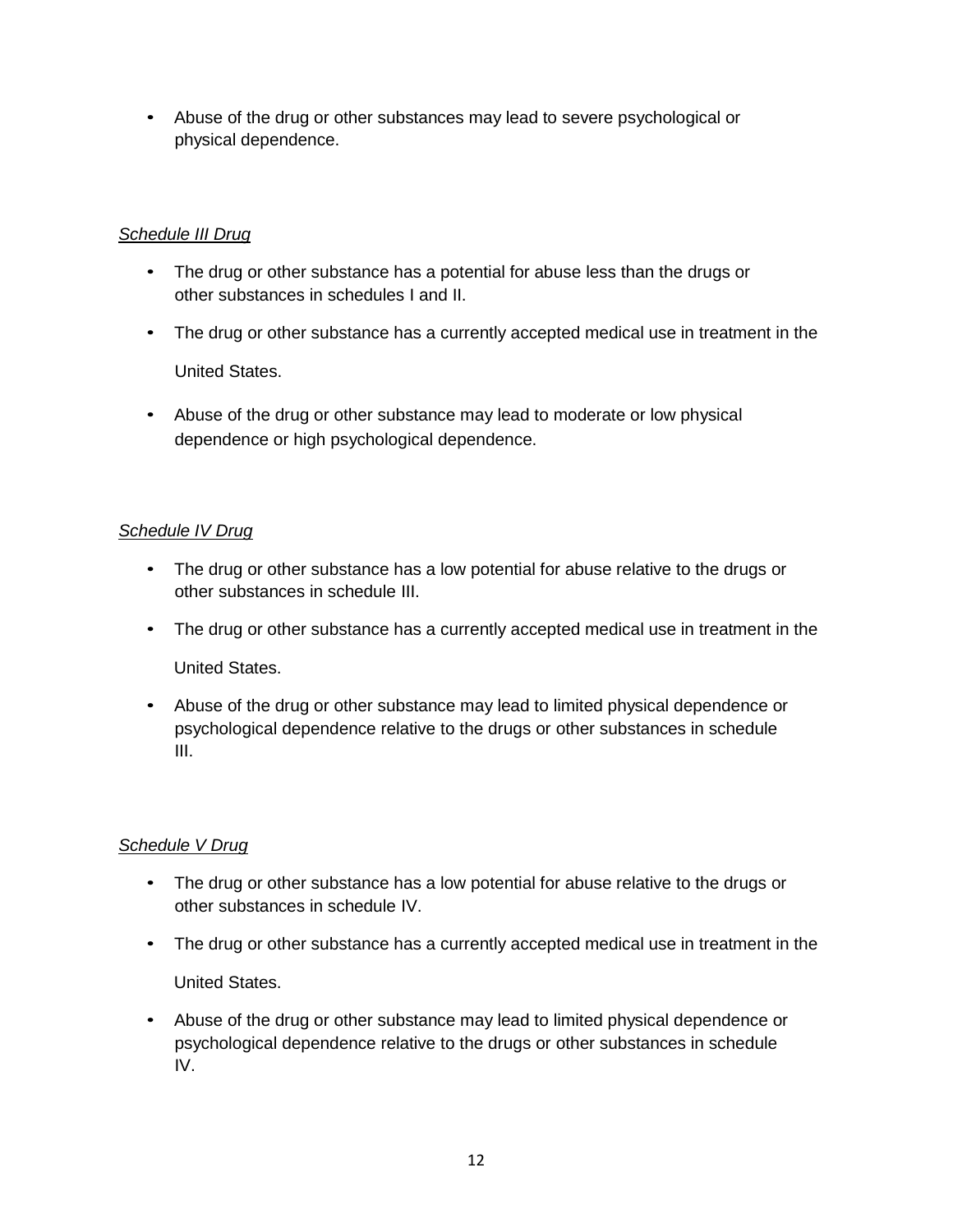## **III. Definitions of Terms**

Expiration – The month *after* the date indicated on the container or manufacturer's packaging/label

Non-drug Medical Materials – Includes things like sutures, wound clips, catheters, needles, syringes, and any other medical device or non-drug material used during the course of veterinary care on laboratory animals

Non-survival procedure (acute/terminal) – A procedure in which the animal is euthanized before anesthetic recovery

Survival procedure – A procedure from which the animal recovers from anesthesia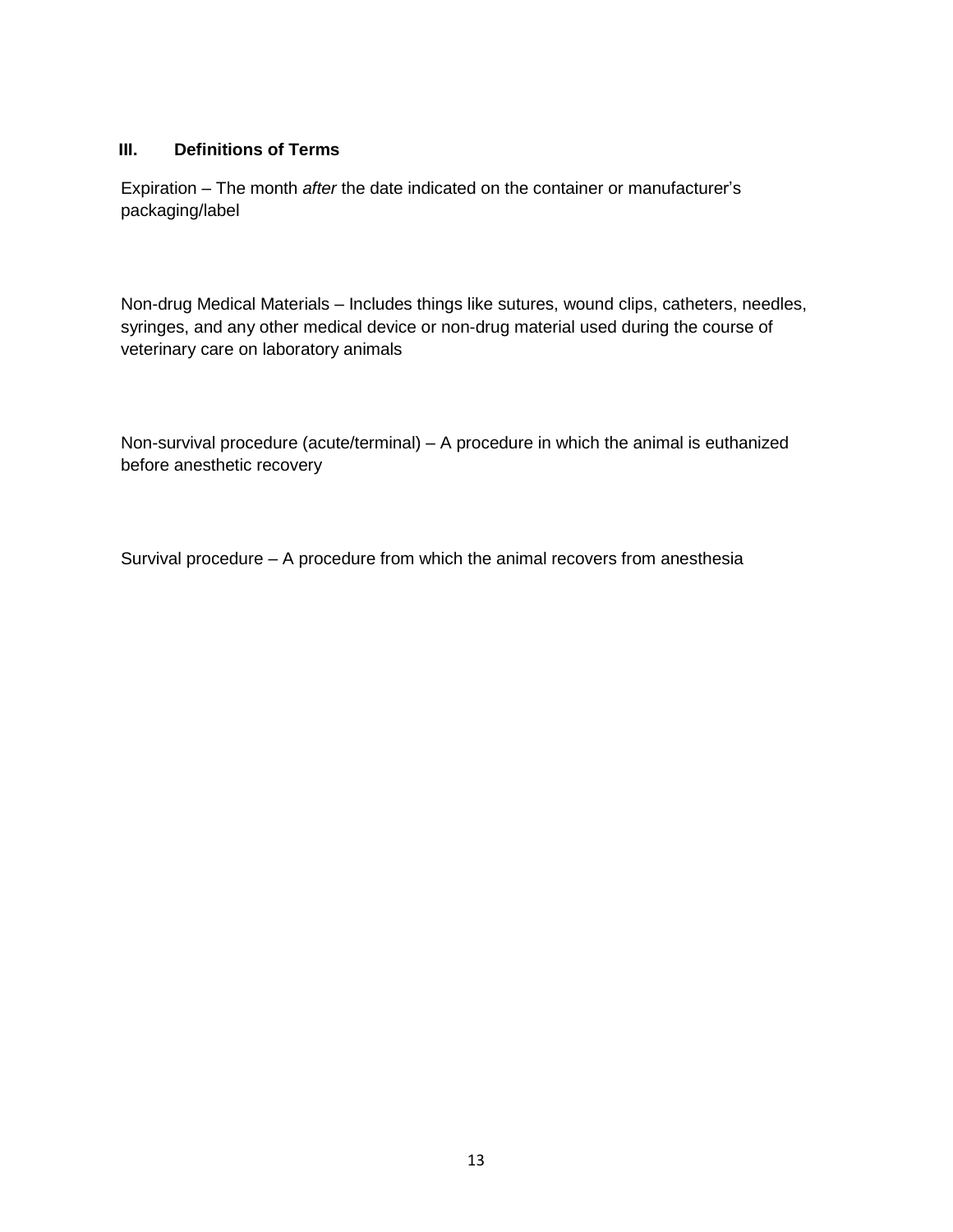Registrant – Individual, who either is in the process of or has in their possession a registration from the federal government or state government, that grants the individual authority to dispense or administer a controlled substance as defined and set forth in the Controlled Substance Act

Administer – Direct application of a controlled substance to the body of a patient or research subject by a practitioner (or, in his presence, by his authorized agent), or the patient or research subject at the direction and in the presence of the practitioner, whether such application be by injection, inhalation, ingestion, or any other means

Agent – Authorized person who acts on behalf of or at the direction of a manufacturer, distributor, or dispenser; except that such term does not include a common or contract carrier, public warehouseman, or employee of the carrier or warehouseman, when acting in the usual and lawful course of the carrier's or warehouseman's business

Dispense – Deliver a controlled substance to an ultimate user or research subject by, or pursuant to the lawful order of, a practitioner, including the prescribing and administering of a controlled substance and the packaging, labeling or compounding necessary to prepare the substance for such delivery. The term "dispenser" means a practitioner who so delivers a controlled substance to an ultimate user or research subject.

# **IV. Policy**

#### *Scope*

This policy applies to all Rowan University faculty and investigators proposing to conduct or conducting research that may or does require the use of Controlled Substances.

When registering with federal and state agencies and departments, an approved Institutional Animal Care and Use Committee (IACUC) protocol must be associated and done prior to the registration process so that adequate support and verification of the allowable use of the controlled substance can be validated with government departments

and agencies as well as with the Rowan University Research Office.

# *Registration*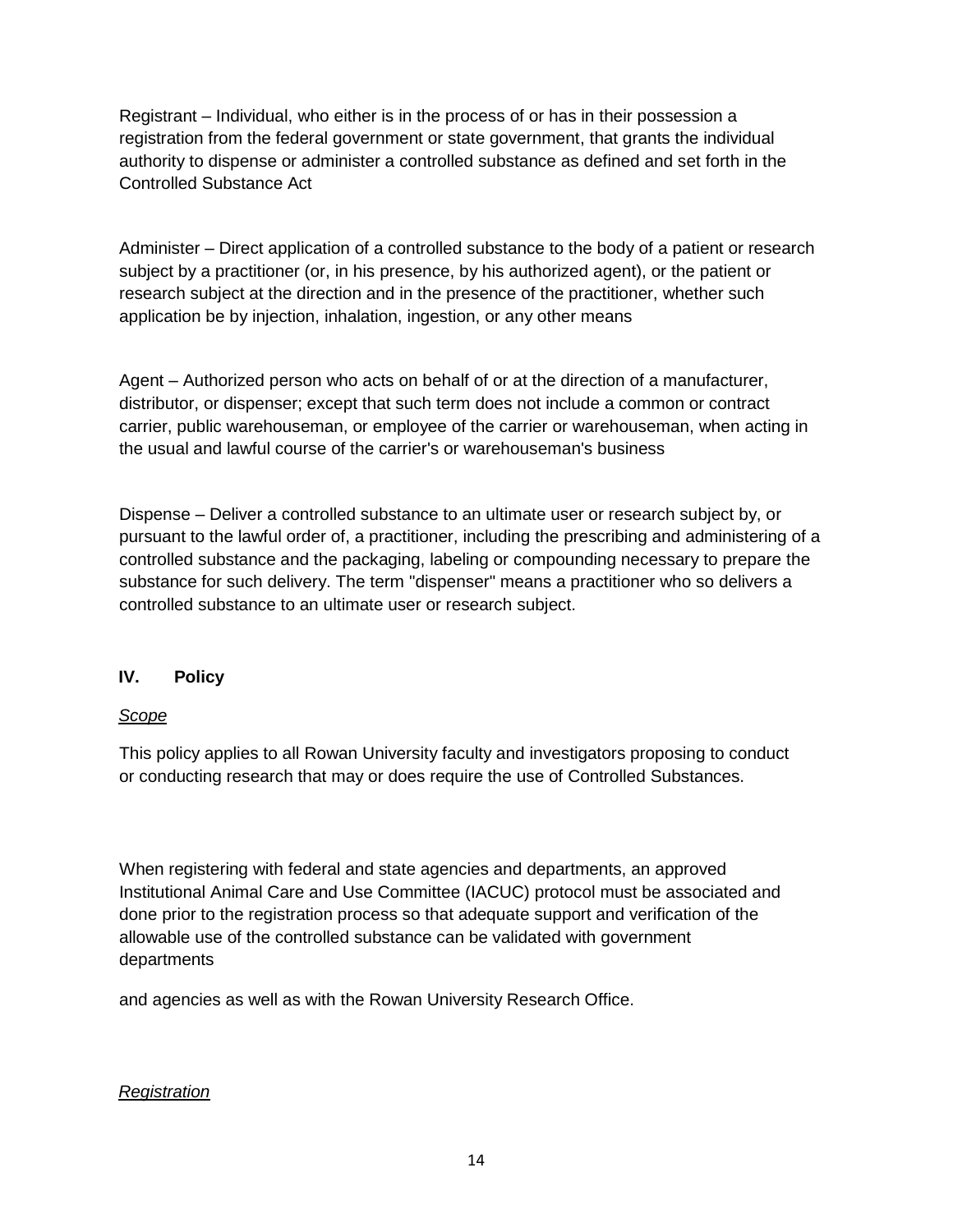All Rowan University faculty and investigators having a legitimate need and use to order, store, handle, use, and dispose of controlled substances for the purpose of conducting research must notify the Research Office and all of the appropriate government agencies and departments prior to any such activities being undertaken.

A registrant must notify the Research Office using the Controlled Substance Notification Form. Federal and state registrations must be renewed annually, and it is the responsibility of the registrant holder to complete the annual renewal form and submit to the appropriate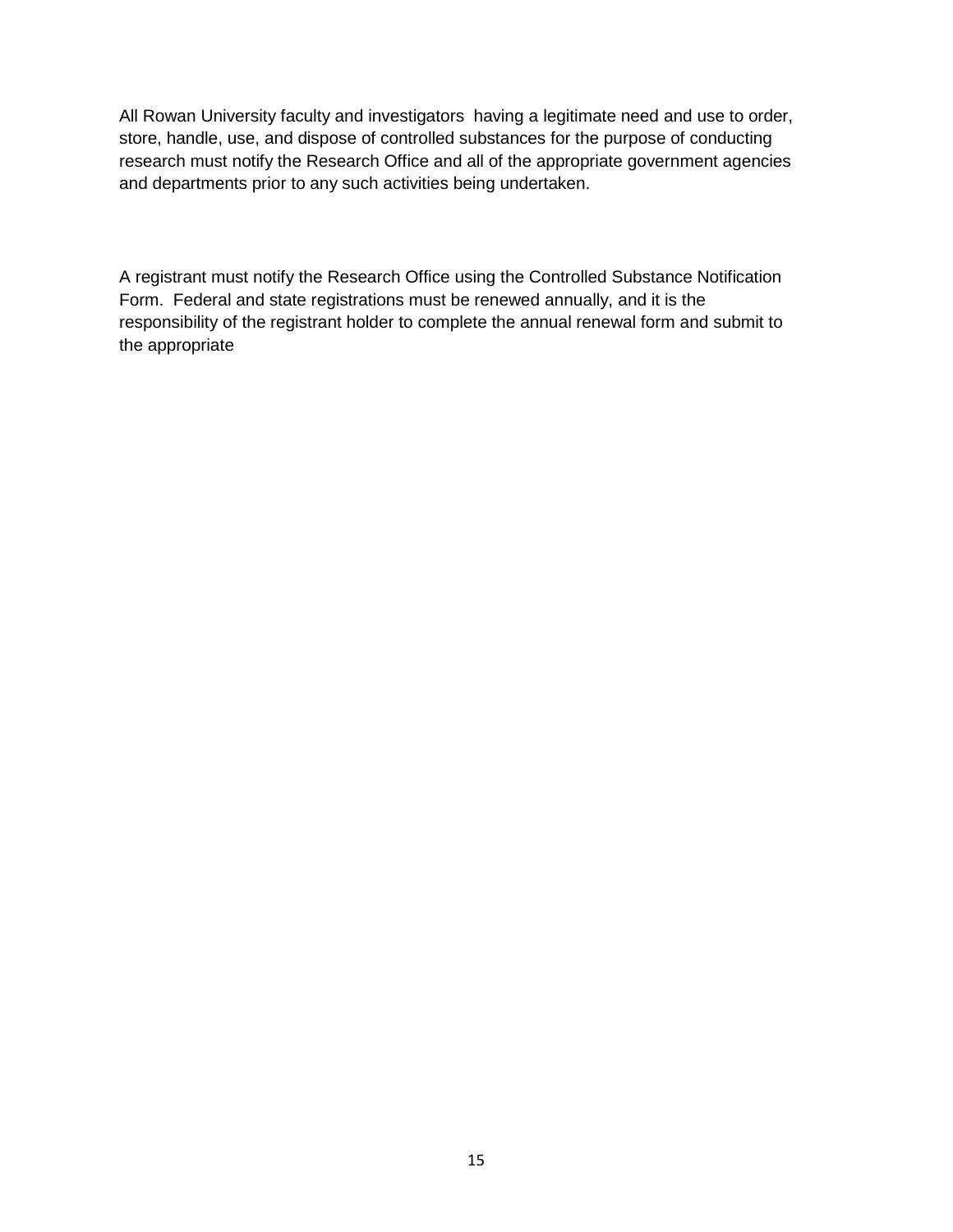governmental agencies. As the registrant of the controlled substances, the registrant is responsible for all controlled substances under their responsibility being administered, dispensed, and used in course of conducting research using laboratory animals. Registrants are also required to submit the Controlled Substance Notification Form when they are obtaining a registration for a controlled substance where a registration has not previously been obtained.

#### **Federal, Initial and Renewal Registration Process** -

#### *<http://www.deadiversion.usdoj.gov/drugreg/index.html#1>*

In order to obtain a DEA registration, registrants must go to the Department of Justice (DoJ), Drug Enforcement Administration (DEA), Office of Diversion Control (ODC) website to obtain DEA Form 225 – New Application for Manufacturer, Distributor, Researcher, Analytical Laboratory, Importer, Exporter. The form is electronic and can be submitted electronically via online. On an annual basis, the registrant is required to renew the registration.

### **State, Initial and Renewal Registration Process** -

*<http://www.njconsumeraffairs.gov/drug/>* In order to obtain a Controlled Dangerous Substance registration for the State of New Jersey, registrants must contact the State of New Jersey Drug Control Unit (DCU). The DCU is a unit located within the Division of Consumer Affairs of the State of New Jersey Department of Law & Public Safety. On an annual basis, the registrant is required to renew the registration.

#### *Departmental Administration*

Not all researchers need to obtain and receive a registration from the federal and state government entities to use Controlled Substances in the course of conducting research. The following paragraph is to assist Departments and Colleges in the acquisition and administration of controlled substances.

Departments or animal facilities, where laboratory animals are used in research, must identify an employee who is qualified to obtain and hold a registration with the federal and state government entities to manage and administer controlled substances as is regulated and defined in the Controlled Substance Act, as well as the New Jersey State Administrative Code Title 13: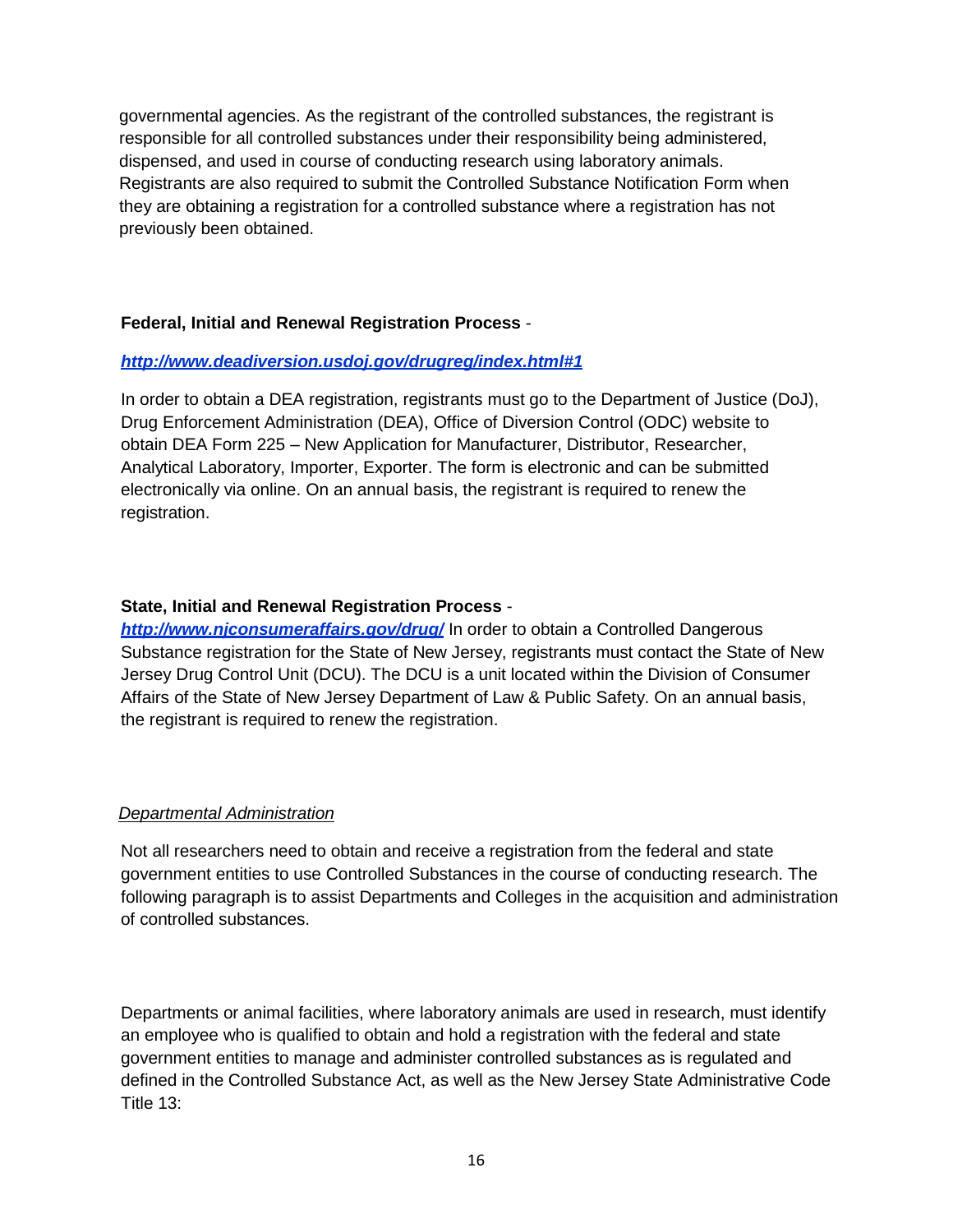Chapter 45:1.1 to 1.6. The employee identified to hold a registration must adhere to this policy.

## *Ordering, Handling, and Disposing of Controlled Substances*

When ordering, receiving, storing, and disposing of any controlled substances, all Rowan University personnel or affiliates of Rowan University using Rowan University owned facilities must contact the Environment, Health, and Safety Office within the Rowan University Facilities and Operations Department - *<http://www.rowan.edu/adminfinance/facilities/ehs/>* - **prior to**

any such activities being undertaken. Additionally, on an annual basis and at the time of the initial order of any controlled substances, Rowan University personnel or affiliates of Rowan University using Rowan University owned facilities must notify the Research Office of the plan to order, store and use controlled substances. If the controlled substance is identified and adequately discussed and documented in an IACUC Protocol that is reviewed by the IACUC Committee, then that constitutes notification to the Research Office. The notification, if not done through the IACUC protocol review process, should be directed to the Research Office and adequately address what the controlled substance is, what schedule is the controlled substance, the location where the controlled substance is used and stored, how the controlled substance will be used, and to what extent training will be provided to ensure safety.

The use of controlled drugs must be recorded every time the drug is administered to an animal. The recording of the use of controlled drugs must be documented by the use of a log. Additionally, for any researchers who are acting as agents of a registrant in the performance of their research must use a log to record and document the acquisition, use, and return of the controlled substance to the registrant.

Controlled Substances/Drugs Logs must include at a minimum the following:

- Drug Name and Concentration
- Initial Drug Weight/Volume (Total quantity supplied)
- Date Drug was Issued/Available for Use
- **Expiration Date**
- Registrant/License Holder Name
- Date to Record Dispensing/Use of Drug
- IACUC Protocol Number of Study/Research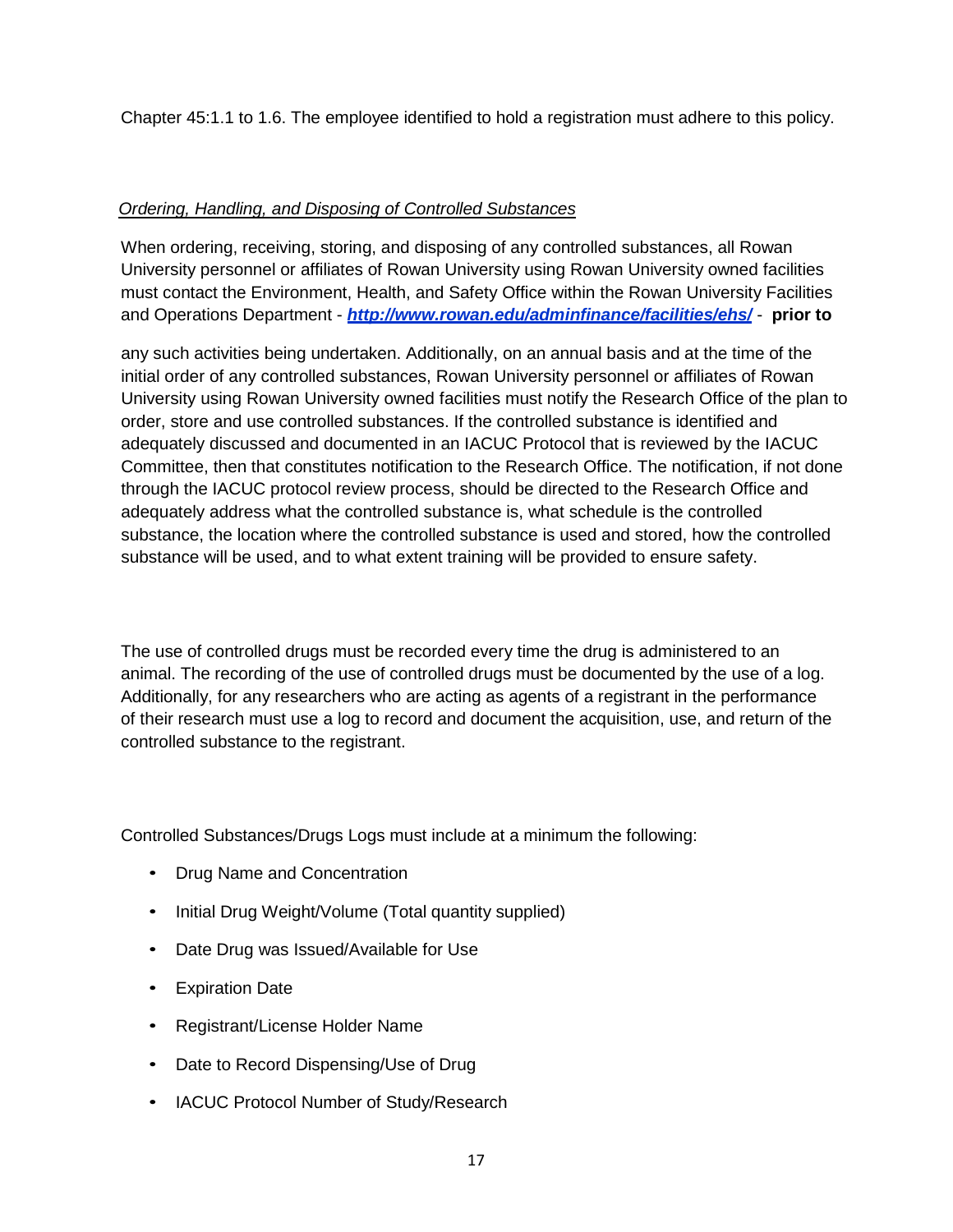- Name of Principal Investigator
- Species/Animal
- Amount Used
- Amount Remaining/Amount not Used
- Purpose
- Printed Name(s) and Signatures of Researchers Administering Drugs in the Research

Controlled drugs that are incorporated into a mixture must be recorded. When recording the mixture, the following information must be documented:

- Initial amount
- Schedule of controlled substance mixed
- Log for the newly created mixture

The vial or container housing the mixture must include at a minimum the following information:

- Creation date
- Expiration date
- Concentration of each component
- Dosing information
- Other pertinent information as applicable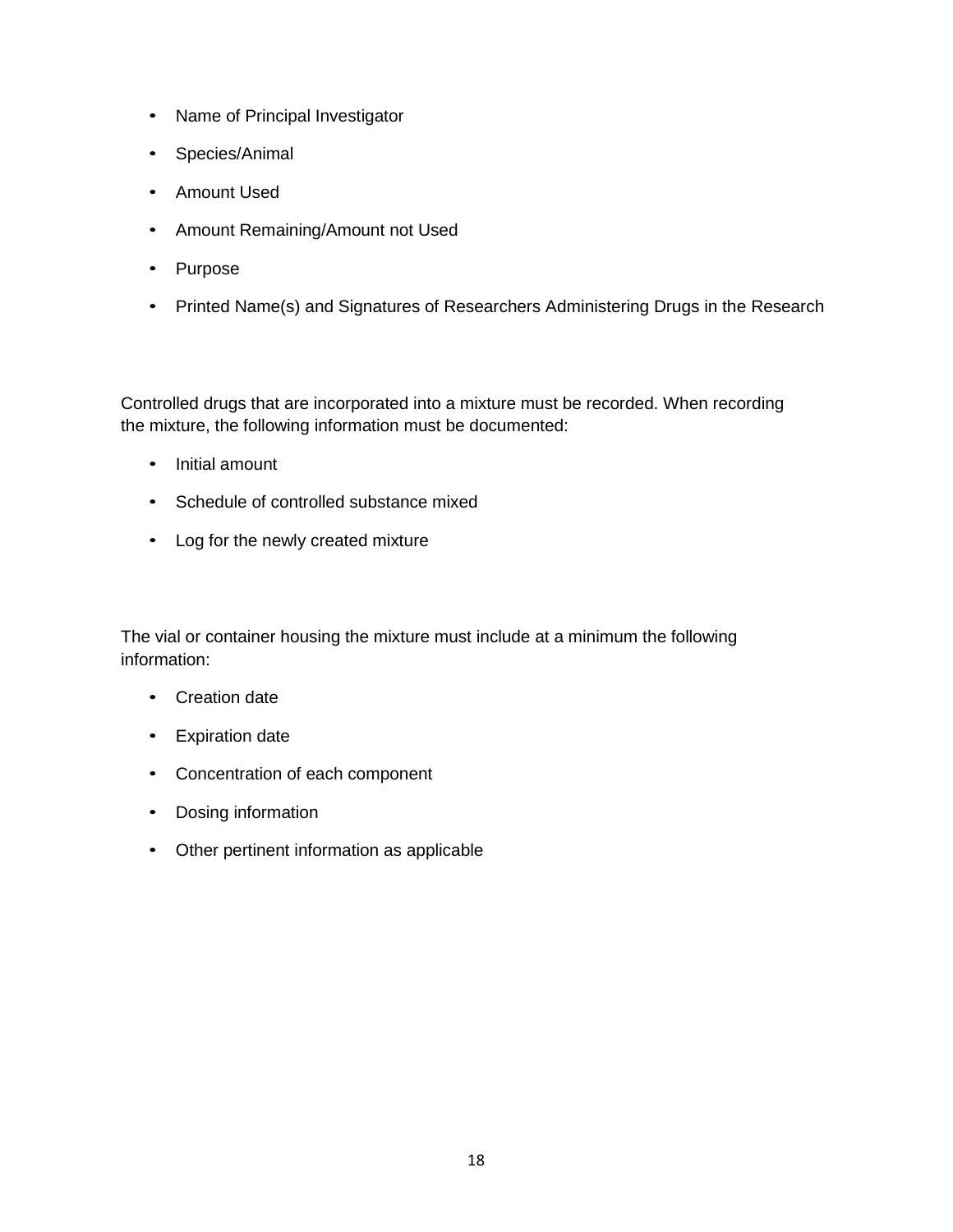## *Storing of Controlled Substances*

Storage of controlled drugs must adhere to the Controlled Substances Act, as well as the New Jersey State Administrative Code Title 13: Chapter 45. Small quantities of controlled substances must be stored in a safe or steel cabinet. If the safe or steel cabinet is less than 750

pounds, then the safe or steel cabinet must be secured, either bolted or cemented, to the floor or wall in a manner that it cannot be readily removed.

**IMPORTANT:** If the controlled substances to be purchased, stored, and dispensed on campus are either Schedule I or II controlled substances/drugs, then a proper safe, as indicated in the Controlled Substance Act and New Jersey State Administrative Code Title 13: Chapter 45, must be procured and in place prior to any Schedule I and/or II controlled substances coming onto

and being retained on Rowan University's campus and/or owned facilities.

# *General Guidelines for the Administration and Management of Controlled Drugs/Substances*

- Store all controlled substances/drugs in a secure, dedicated location.
- Labeling should not be defaced, altered, or changed in any manner where the lettering and name of the controlled substance is hidden or unclear.
	- o Registrants responsible for the controlled substance should label the controlled substance with a standard format so that it is easily and quickly known and understood.
	- o Scheduling Label standard formatting:
		- □ CS-I (for controlled substances listed on schedule 1)
		- □ CS-II (for controlled substances listed on schedule 2)
		- $\Box$  CS-III (for controlled substances listed on schedule 3)
		- $\Box$  CS-IV (for controlled substances listed on schedule 4)
		- $\Box$  CS-V (for controlled substances listed on schedule 5)
- Responsibilities should be assigned to one (1) specific individual, with another individual as a back-up.
- A log must be created to properly record and track the use of the controlled substance, and the log must be stored in a locked drawer or cabinet that is only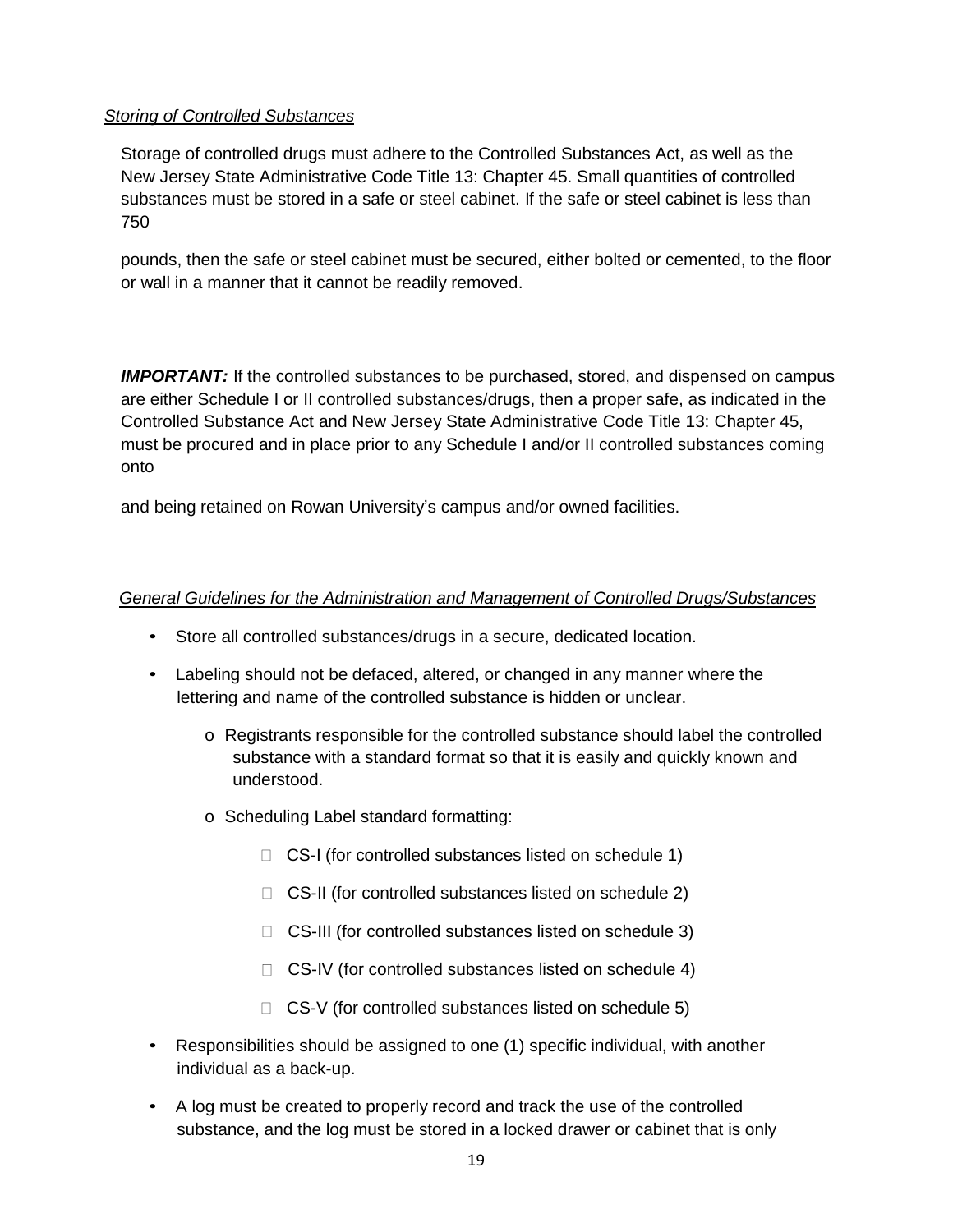accessible to the person who is responsible for and in control of storing and dispensing the Controlled Substance/Drug.

- Establish an inventory system to reduce and minimize the amount of controlled substances on-hand.
- Conduct monthly inventory count of controlled substances, drugs, and non-drug materials.
- Expired and Non-expired drugs or medical materials should be separated in a manner that minimizes, and preferably eliminates, risk of error or using expired drugs and materials in an inappropriate manner .
- Discard all expired drugs or medical materials following federal and state guidelines and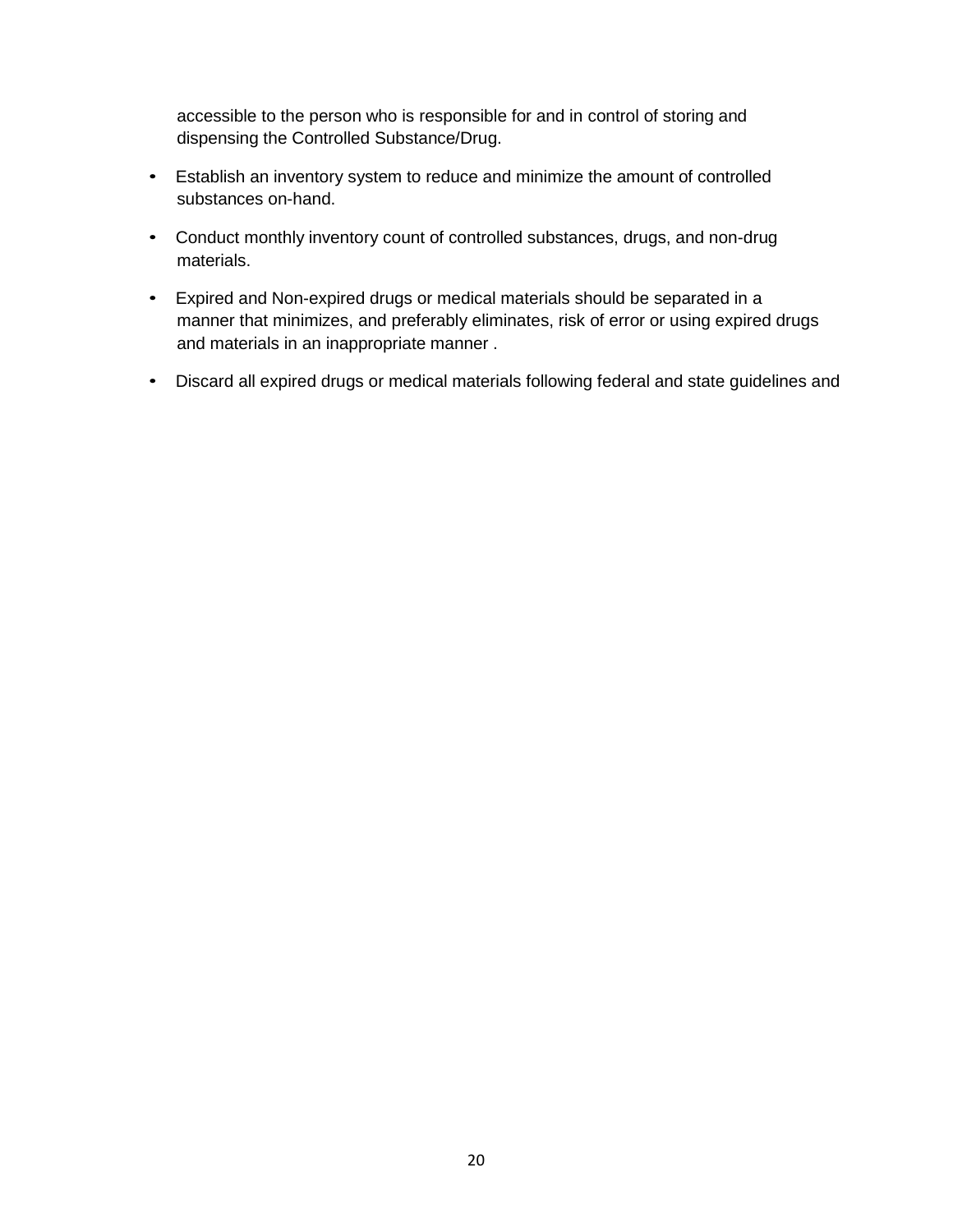regulations. Contact the Environment, Health, and Safety Office within Rowan

University's Department of Facilities and Operations to coordinate disposal.

## *Expired Drugs*

**Expired drugs are prohibited for use involving any live animals.** For drugs that are aliquoted from stock solutions, drug containers housing the new solution must include at a minimum the following on the container:

- Name
- Concentration
- Expiration date

All dilutions and mixtures of drugs are to be discarded after one (1) month from the date of preparation, unless a longer or shorter shelf life is specified by the manufacturer.

All expired drugs should be discarded as soon as possible through the appropriate channels and procedures.

# *Non-pharmaceutical Grade Compounds*

Non-pharmaceutical grade compounds are drugs, biologics, reagents, etc. which **were not**  approved by the Food & Drug Administration (FDA) or for which a chemical purity standard **has not been** written/established by the United States Pharmacopeia/National Formulary and other institutions of authority, such as but not limited to British Pharmacopeia.

Non-pharmaceutical grade compounds at a minimum must meet the following standards:

- Lack of acceptable/available veterinary or human pharmaceutical-grade compounds
- Investigation of novel therapeutic drugs
- Specific and cited review and approval by the IACUC
- The following specific information for each compound must be documented: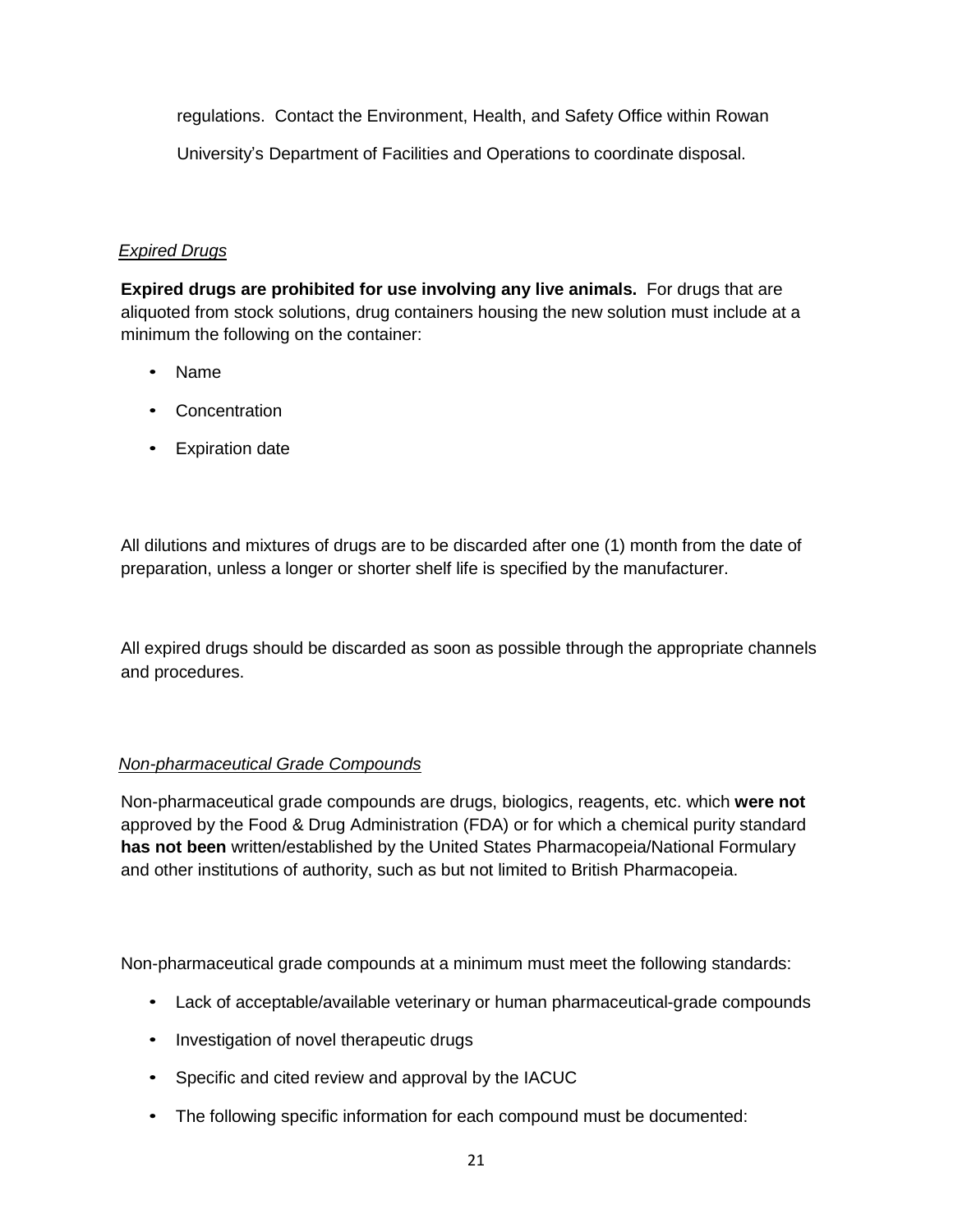- o Grade
- o Purity
- o Sterility
- o pH
- o Pyrogenicity
- o Osmolality
- o Stability

**Cost savings cannot be the sole justification for using non-pharmaceuticalgrade compounds in animals.**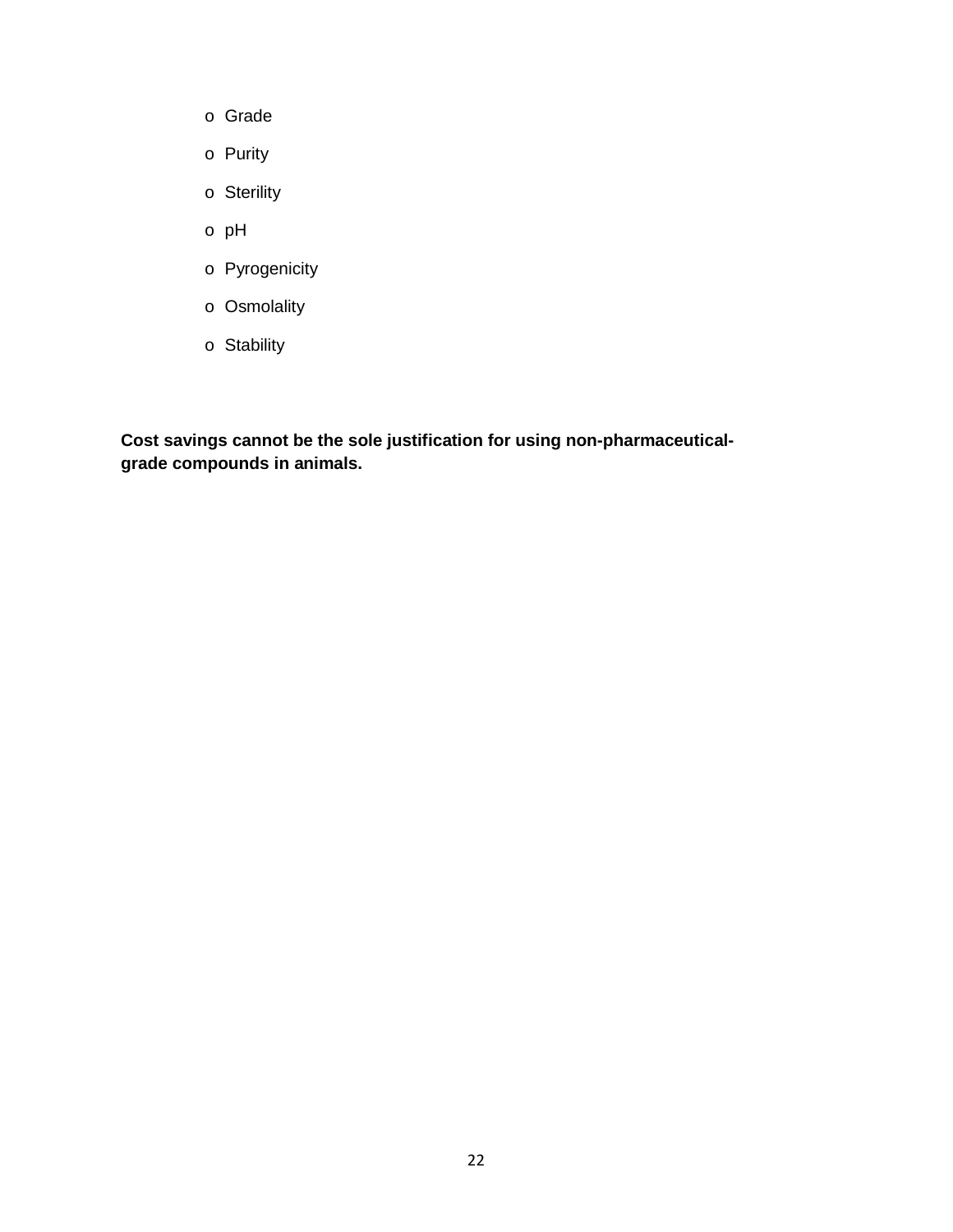#### **V. References**

United States Department of Agriculture; Animal and Plant Health Inspection Service; Animal

Care Policy; Policy #3 – Veterinary Care;

*[http://www.aphis.usda.gov/animal\\_welfare/policy.php](http://www.aphis.usda.gov/animal_welfare/policy.php)*

7 U.S.C. 2131-2159; 7 CFR 2.22, 2.80, and 371.7.; Title 9 - Animals and Animal Products.

Chapter 1 – Animal and Plant Health Inspection Service, Department of Agriculture; Subchapter A – Animal Welfare; *[http://www.gpo.gov/fdsys/pkg/CFR-2009-title9-](http://www.gpo.gov/fdsys/pkg/CFR-2009-title9-vol1/xml/CFR-2009-title9-vol1-chapI-subchapA.xml)*

*[vol1/xml/CFR-2009-title9-vol1-chapI-subchapA.xml](http://www.gpo.gov/fdsys/pkg/CFR-2009-title9-vol1/xml/CFR-2009-title9-vol1-chapI-subchapA.xml)*

National Institutes of Health; Office of Extramural Research; Office of Laboratory Animal

Welfare; Public Health Services Policy on Humane Care and Use of Laboratory Animals

Policy; *<http://grants.nih.gov/grants/olaw/references/phspol.htm>*

United States Department of Justice; Drug Enforcement Agency; Office of Diversion Control; Title 21 (United States Code – USC) Controlled Substance Act; Subchapter 1 – Control

and Environment; *<http://www.deadiversion.usdoj.gov/21cfr/21usc/index.html>*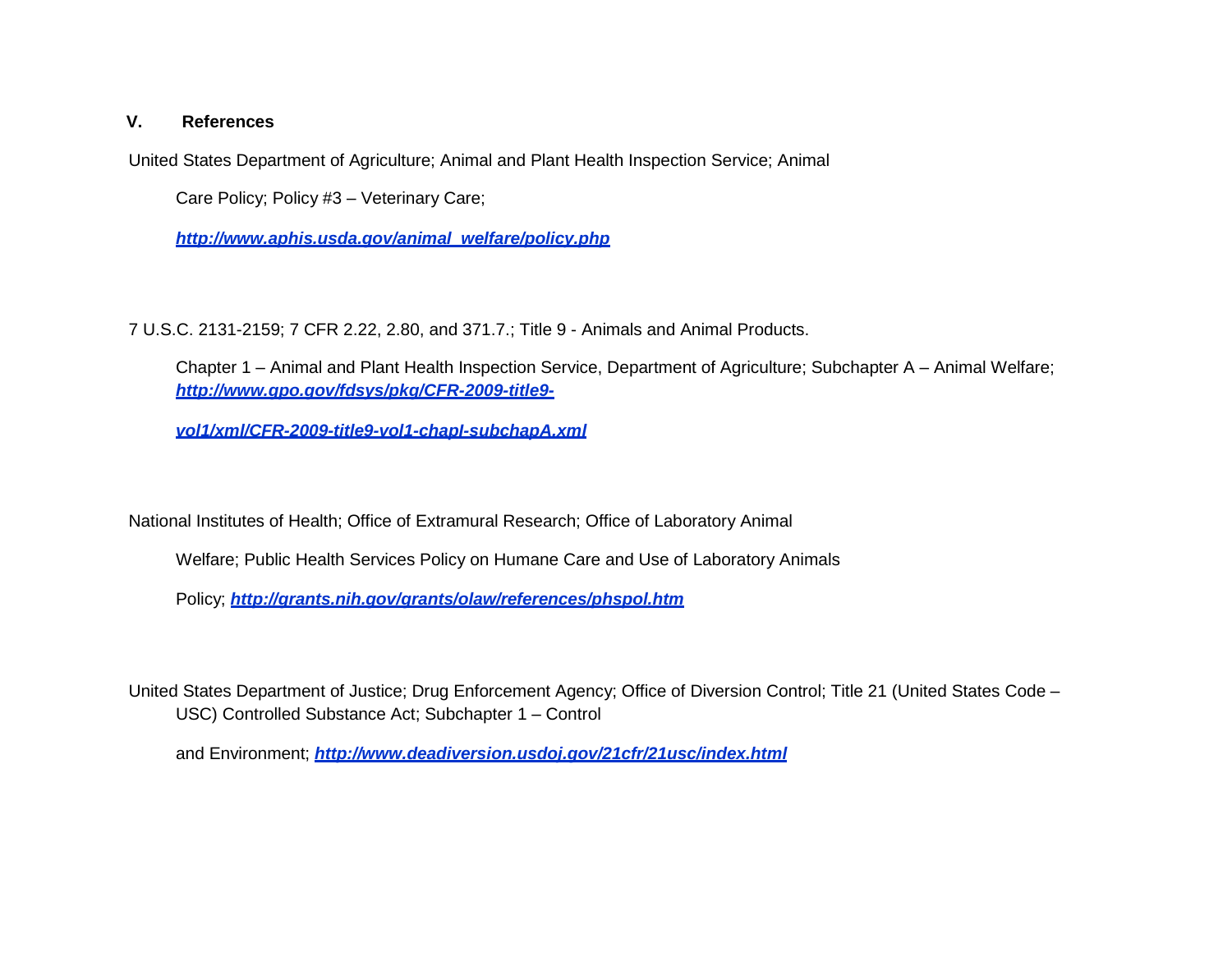New Jersey Office of the Attorney General; Division of Consumer Affairs; Drug Control Unit; N.J.S.A. 24:21-1 to 24:21-53; N.J.A.C. 13:45C-1.1 to 13:45C-1.6;

*[http://www.state.nj.us/lps/ca/drug/cds\\_statregs.pdf](http://www.state.nj.us/lps/ca/drug/cds_statregs.pdf)*

Department of Law & Public Safety; Division of Consumer Affairs; New Jersey Drug Control

Unit; *<http://www.njconsumeraffairs.gov/drug/>*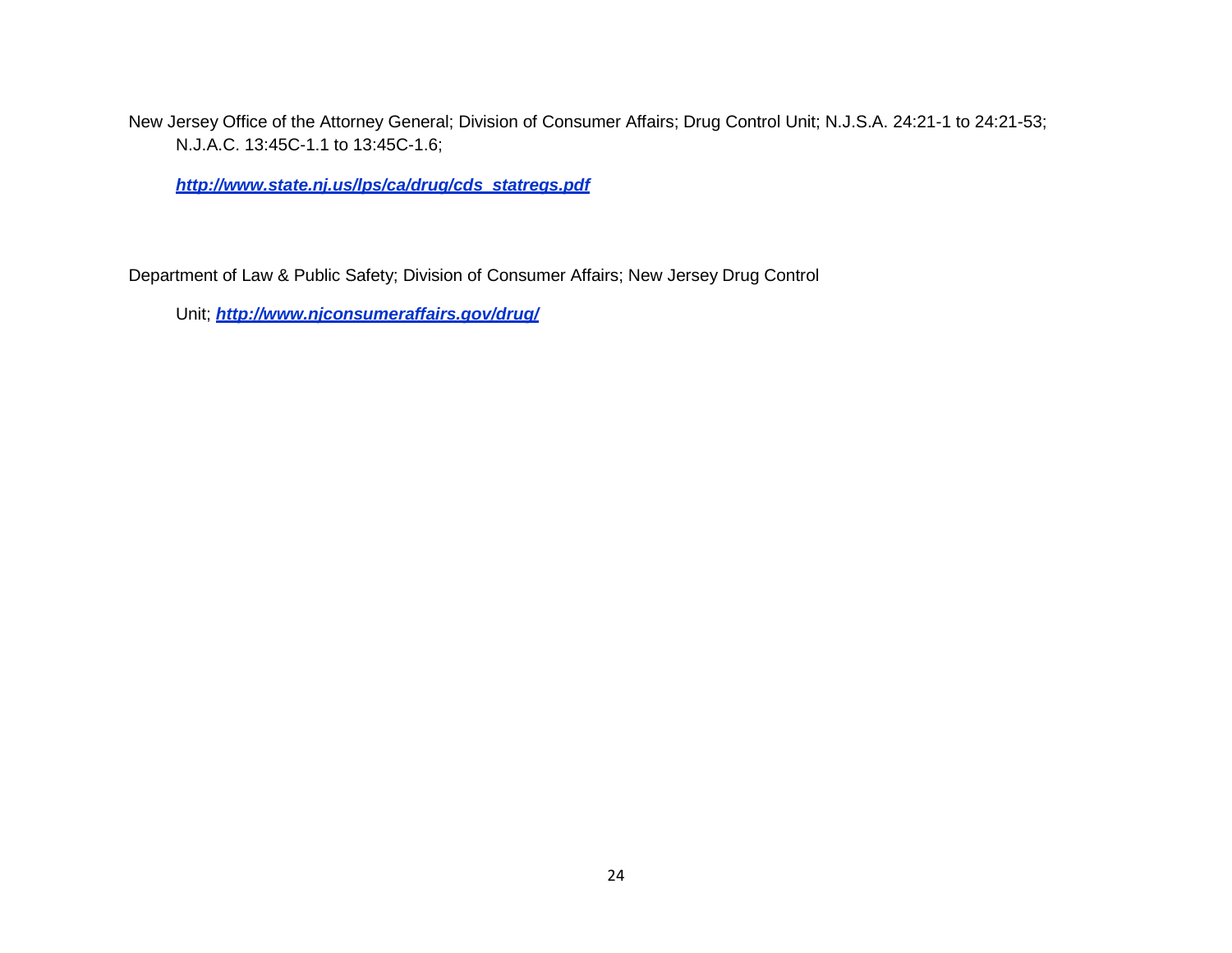## **2. RCR POLICY AMENDMENT PROPOSAL (Senate Resolution 120302-2)**

*Whereas* the University Policy on the Responsible Conduct for Research (RCR) was established through Senate Resolution 120302- 2;

*Whereas* the training scope and target training audience is currently too broad;

*THEREFORE LET IT BE RESOLVED,* that the policy be revised to narrow the training scope and the target training audience in response to faculty and administration requests and to reflect the National Science Foundation (NSF) and National Institutes of Health (NIH) polices and training standards.

## **Responsible Conduct of Research Training Policy**

*Policy on Ensuring Compliance with Responsible Conduct of Research (RCR) Requirements by Federal Funding Agencies*

## **Background and Scope**

As part of the implementation of Section 7009 of the *America Creating Opportunities to Meaningfully Promote Excellence in Technology, Education, and Science* (COMPETES) Act, the National Science Foundation (NSF) and National Institutes of Health (NIH) have enacted policies requiring faculty, staff and students (both undergraduate and graduate) who are engaged in sponsored research undergo training in the Responsible Conduct of Research (RCR). Furthermore, these funding agencies require the University to monitor and track that all such researchers have received RCR training.

In April 2007, the Rowan University Senate has passed a resolution entitled "Resolution on Establishment of a Training Program for Ethical & Responsible Conduct of Research." The resolution requires the Office of Research and Sponsored Programs to enact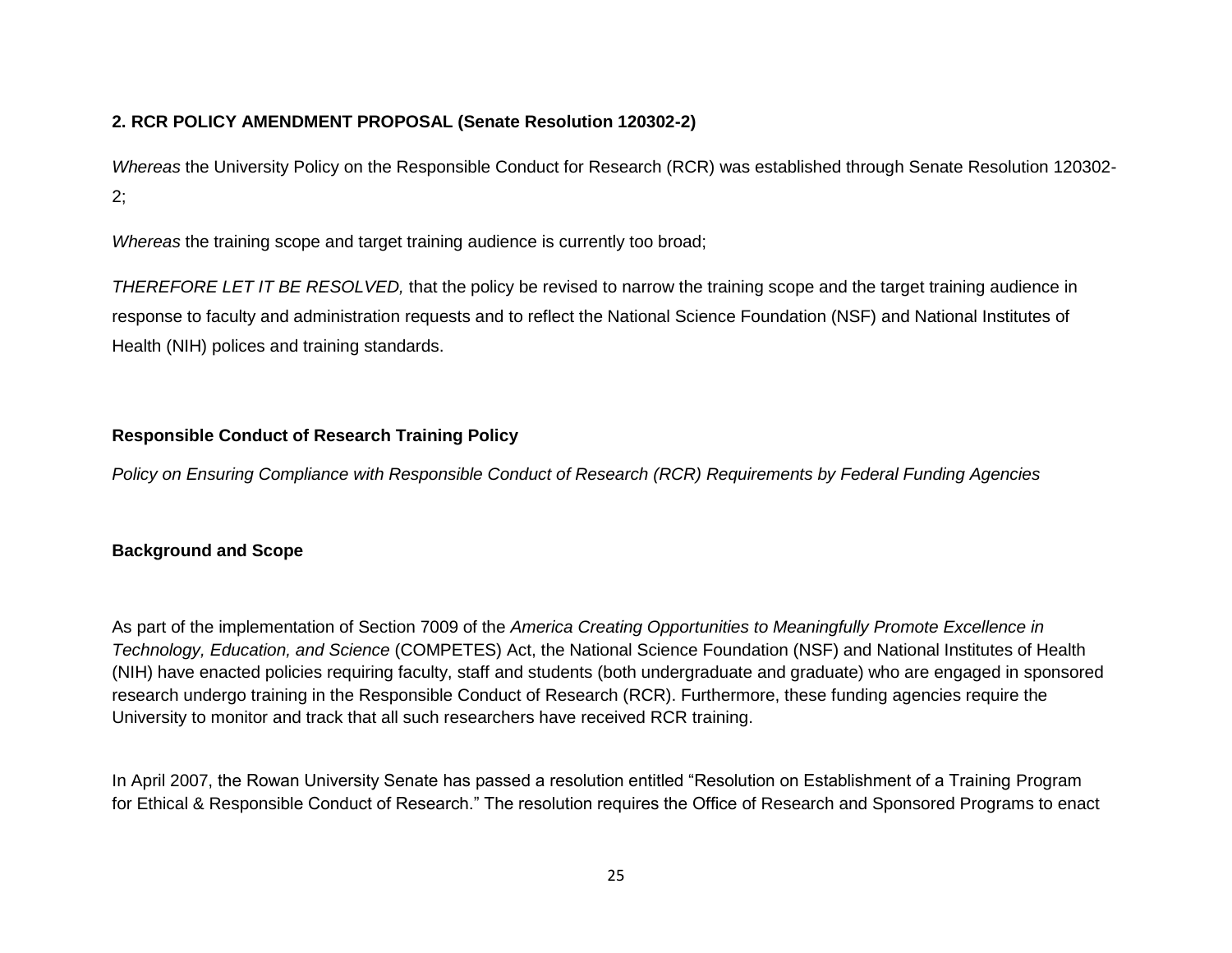a training program in the responsible conduct of research, and that necessary checkpoints shall be implemented so that the training requirements can be enforced.

Education and training in ethical conduct of research is important in the development of individuals pursuing advanced degrees or engaged in research in any field of study. This policy provides minimum standards of responsible conduct of research training. Rowan University has an obligation to ensure that any student, staff and faculty involved in research have a comprehensive working knowledge of responsible research behaviors. These matters should include scientific misconduct, conflict of interest, data management, authorship practices, human and animal research subjects, and academic ethics.

#### **Training Requirements**

Education and training in ethical conduct of research is important in the development of individuals pursuing advanced degrees or engaged in research in any field of study.

Ongoing training and education in the responsible conduct of research (RCR) supported by certain NSF and NIH grant programs is a mandatory requirement. Training standards apply to researchers, undergraduate and graduate students, and postdoctoral fellows supported by NIH funded programs that involve career development, research training or any other research education that requires RCR training. Training standards apply to all undergraduate and graduate students and postdoctoral fellows supported by NSF funded programs. More information about the training requirements are detailed below.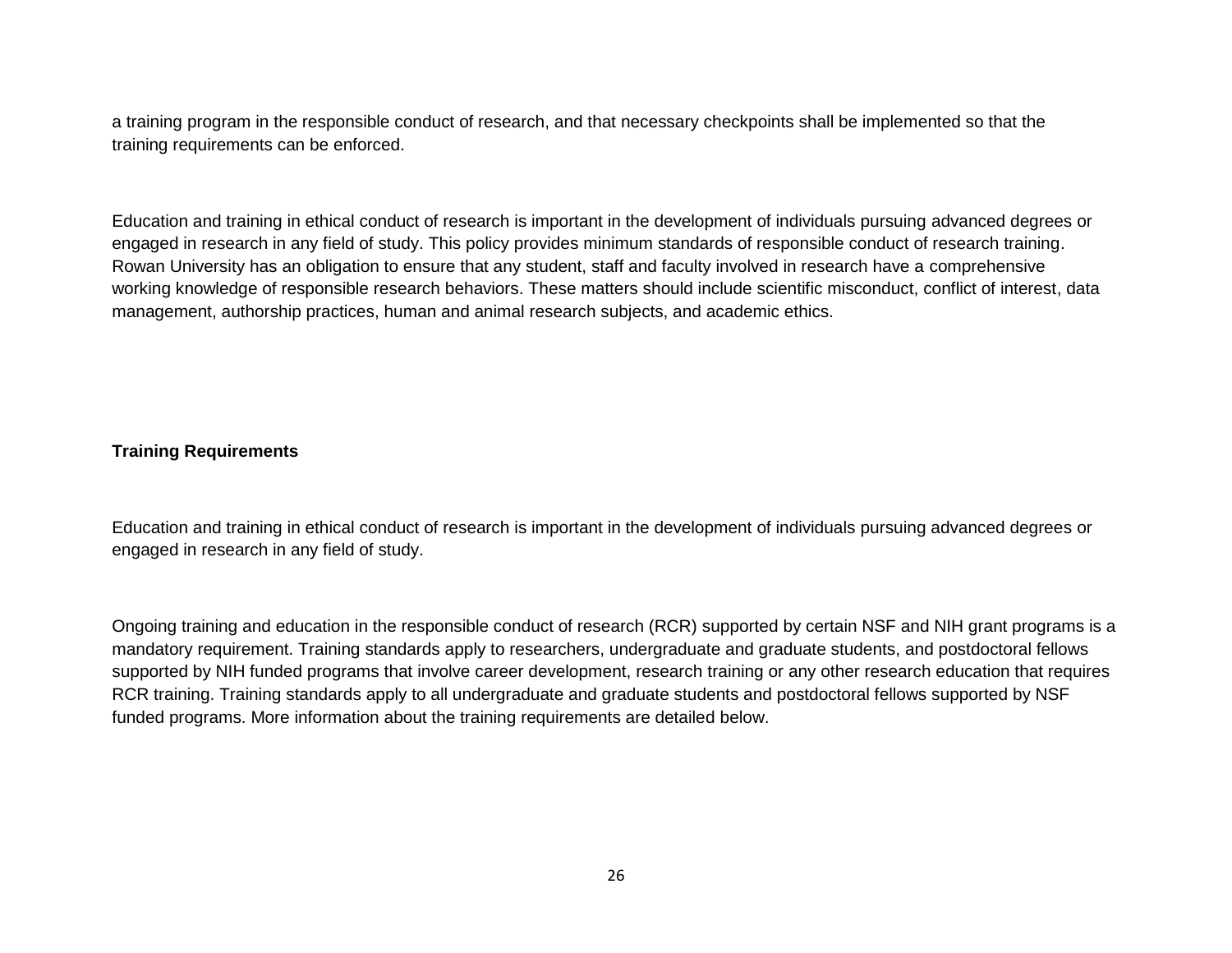All School of Medicine faculty and postdoctoral fellows involved in research (excluding house staff) are required to complete training in RCR. In some cases, students in the School of Medicine may be required to complete RCR training when working on a sponsored program or grant regardless of funding source.

## Online Training

Rowan University utilizes the online, web-based training program provided by Collaborative Institutional Training Initiative (CITI) to provide educational modules for undergraduate and graduate students and postdoctoral researchers. Student work funded by NIH sources other than formal training grants and programs can complete the online CITI training. Any undergraduate, graduate or postdoctoral researcher funded by NSF can complete the online CITI training. Once completed, the RCR training certification is valid for three (3) years.

#### In-person training

Students and postdoctoral researchers funded through NIH formal training grants and programs are required to take the in-person training related to RCR. The in-person training provides an opportunity and venue for discussing case studies and decision-making skills. The in-person training covers the topics associated with RCR, which include but may not be limited to Research Misconduct; Management of Data and Responsible Authorship; Mentoring and Peer Review; and Collaboration and Conflict of Interest.